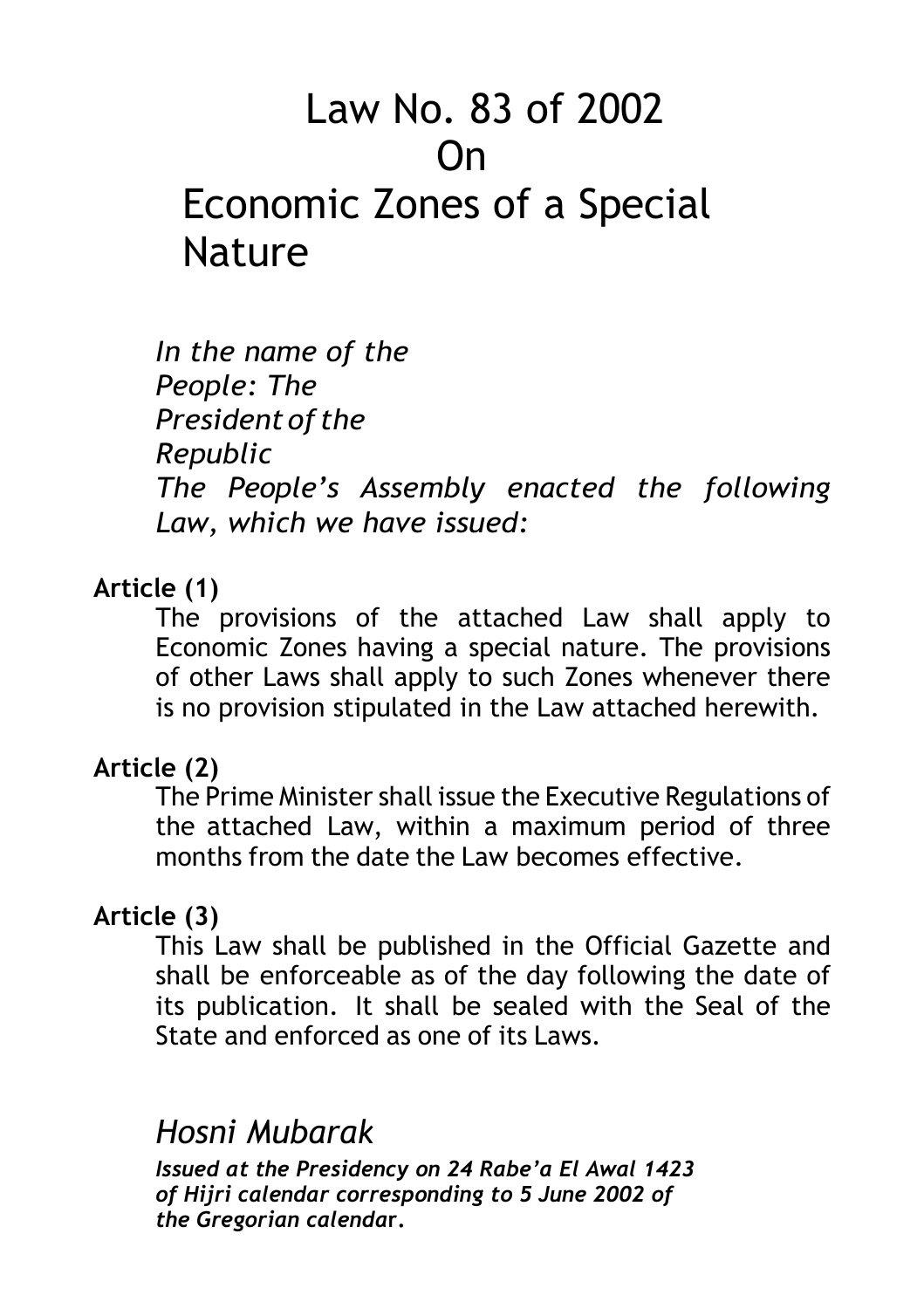## *Chapter 1 General Provisions*

## *Article*

*(1)* 

For the purposes of applying the provisions of this Law, the following terms shall have the meanings set forth opposite each:

- a. Zone: The Economic Zone of a special nature specified by a Presidential Decree and subject to the provisions of this Law.
- b. Authority: The Authority in charge of setting up and developing such a Zone.
- c. Board of Directors: The Board of Directors of the Authority.
- d. Main Development Company: The company authorized to develop and promote the Zone and set up, manage and maintain the infrastructure within its boundaries.
- e. Development Company: Every company assigned, within the limits of its objectives, to execute all or part of what has been licensed to the main development company.
- f. The Center: The Dispute Settlement Center in the Zone.

## *Articles (2)*

The President of the Republic may set up, by virtue of a Presidential decree one or more Zones outside the suburban boundaries of the existing cities and villages, for purposes of establishing agricultural, industrial and service projects as set forth in Article 4 herein. Said Decree may include adjoining a special port to the Zone, whether it is sea, air or land port.

## *Article (3)*

By Decree, the President of the Republic shall establish an Authority for each Zone(s), which shall have a public juristic personality and shall be subject to the Authority of the Prime Minister; Such Authority shall be given the name of the Zone (s). Said Authority shall have exclusive responsibility for applying the provisions of this Law and shall have its center at the location it selects in the Zone.

## *Article (4)*

The Authority shall aim at setting up and developing the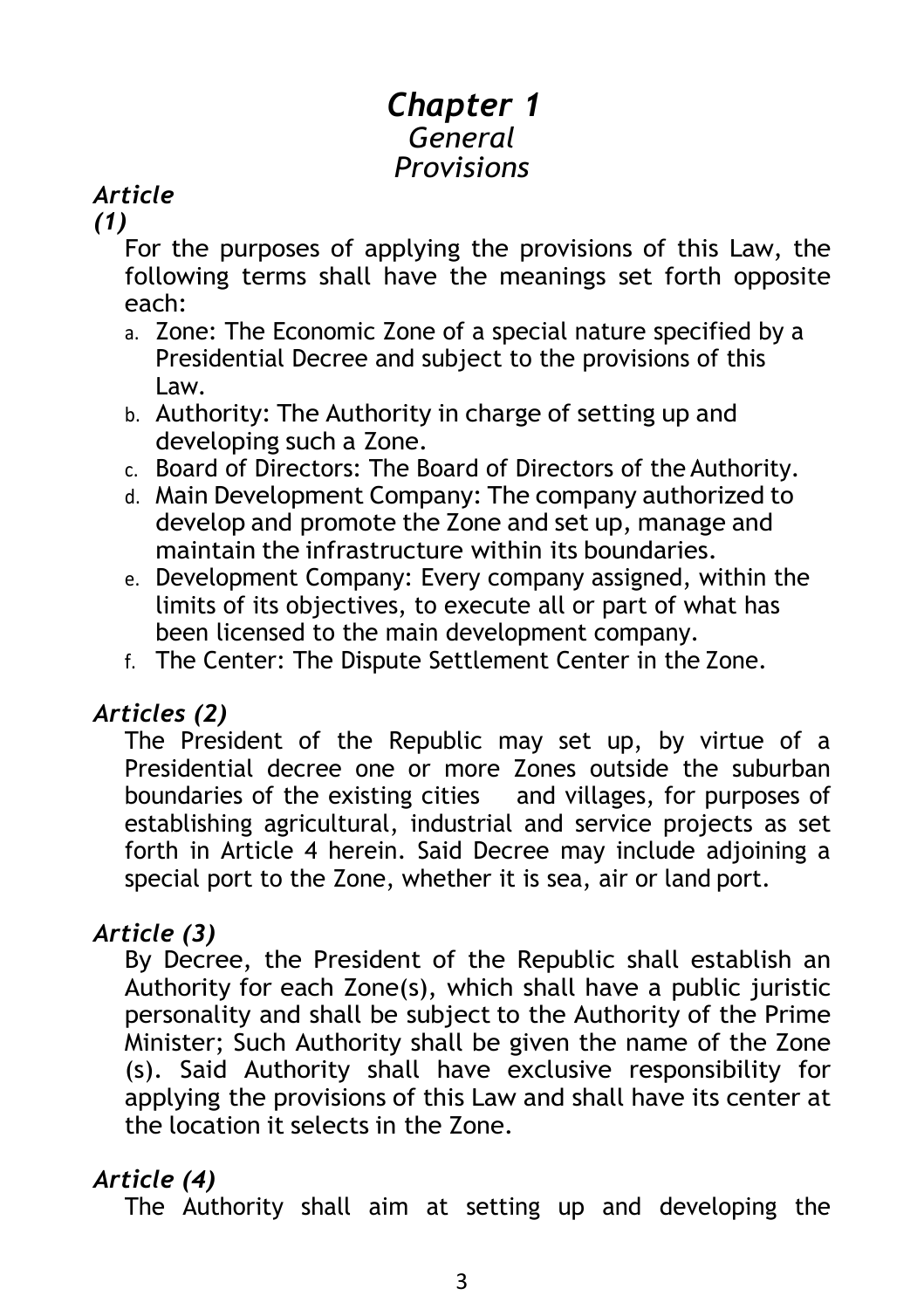Zone(s), affiliated thereto and attracting investments to create agricultural, industrial and service projects capable of competing with its counterparts overseas, as well as increase Egypt's share of international trade by unifying the administrative powers and performing its tasks according to the highest international standards.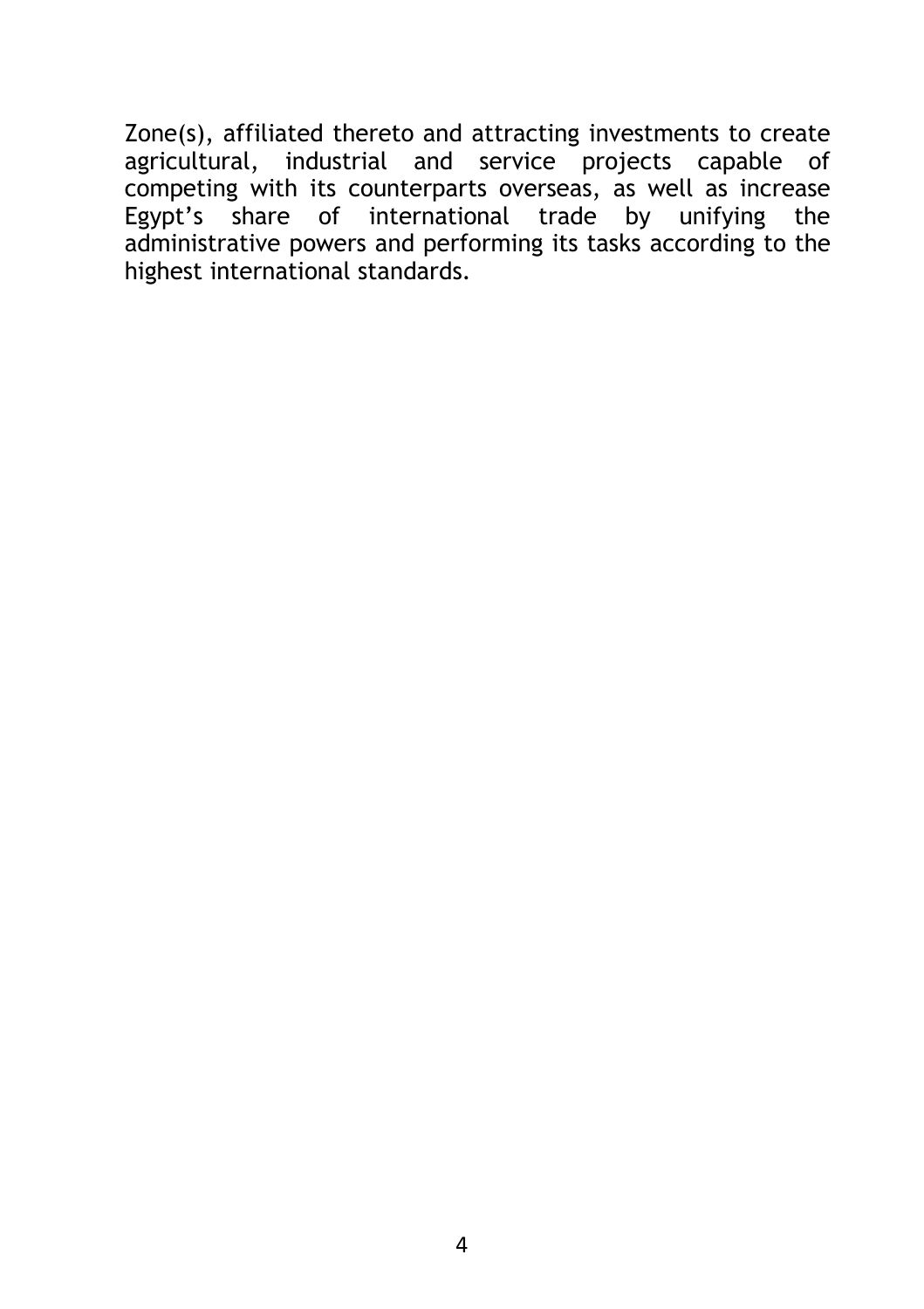Furthermore, the Authority shall provide services and utilities pursuant to the most sophisticated technical specifications and standards. It shall also apply those systems, privileges and exemptions capable of boosting investment and development capacities in all economic and social fields. The Authority shall also provide trained personnel for such purposes and shall provide the most suitable business environment for attracting investments.

## *Articles (5)*

Ownership of state land(s) and building(s) within the Zone shall be transferred to the Authority. The rights and liabilities resulting from the contracts and dispositions relating to such land(s) and building(s) shall also be transferred to the Authority.

## *Article (6)*

The Authority's capital shall consist of the funds and in-kind assets transferred from the State. The resources of the Authority shall be derived from:

- a. Usufruct and lease payments of lands in the Zone
- b. Dividends from companies in which the Authority is a shareholder
- c. Income from the activities of the Authority and the license and service fees it collects, pursuant to the provisions of this Law.
- d. Endowments, grants, loans and credit facilities given to the Authority upon the approval of the Prime Minister
- e. Returns on Authority's capital investments
- f. Fines and compensations awarded to the Authority pursuant to the provisions of this Law
- g. Any other resources determined by a resolution of the Board of Directors of the Authority

## *Article (7)*

The Authorityshallhaveanindependentbudgetthatshallbeset, together with preparation of its financial statements, according to the Egyptian Accounting Standards. Nevertheless, the Laws regulating public authorities shall not be applicable to the Authority in this regard. The fiscal year of the Authority shall begin and end with the fiscal year of the State.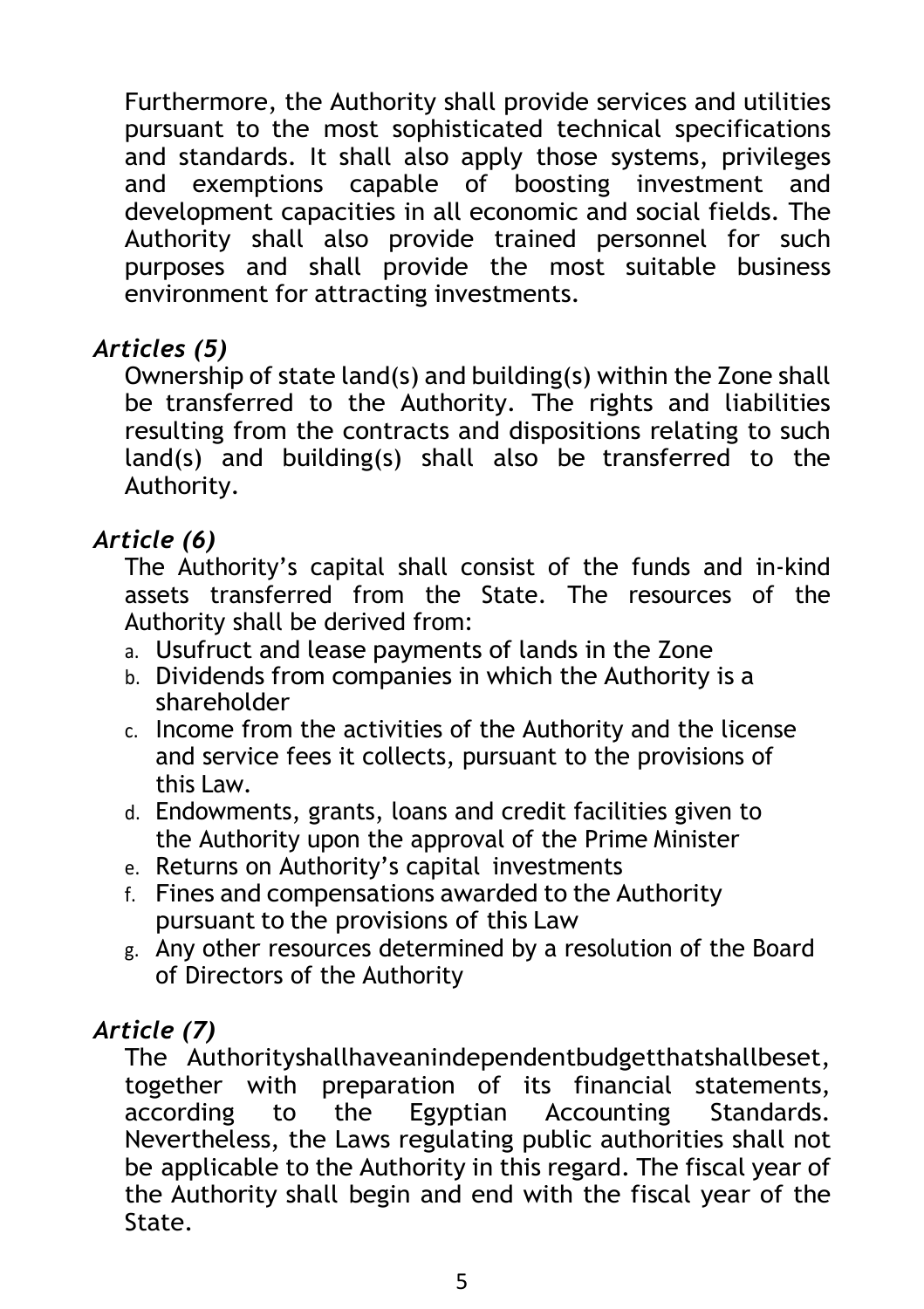The Authority shall have one or more accounts maintained with banks registered with the Central Bank of Egypt, through which it shall manage its resources and expenses.

The net excess revenue from current operations shall be carried over from one fiscal year to another after payment of taxes due thereon, as stipulated in Article (37) of this Law and payment of a percentage of such net excess revenue after payment of due taxes to the State Treasury according to an agreement with the Minister of Finance.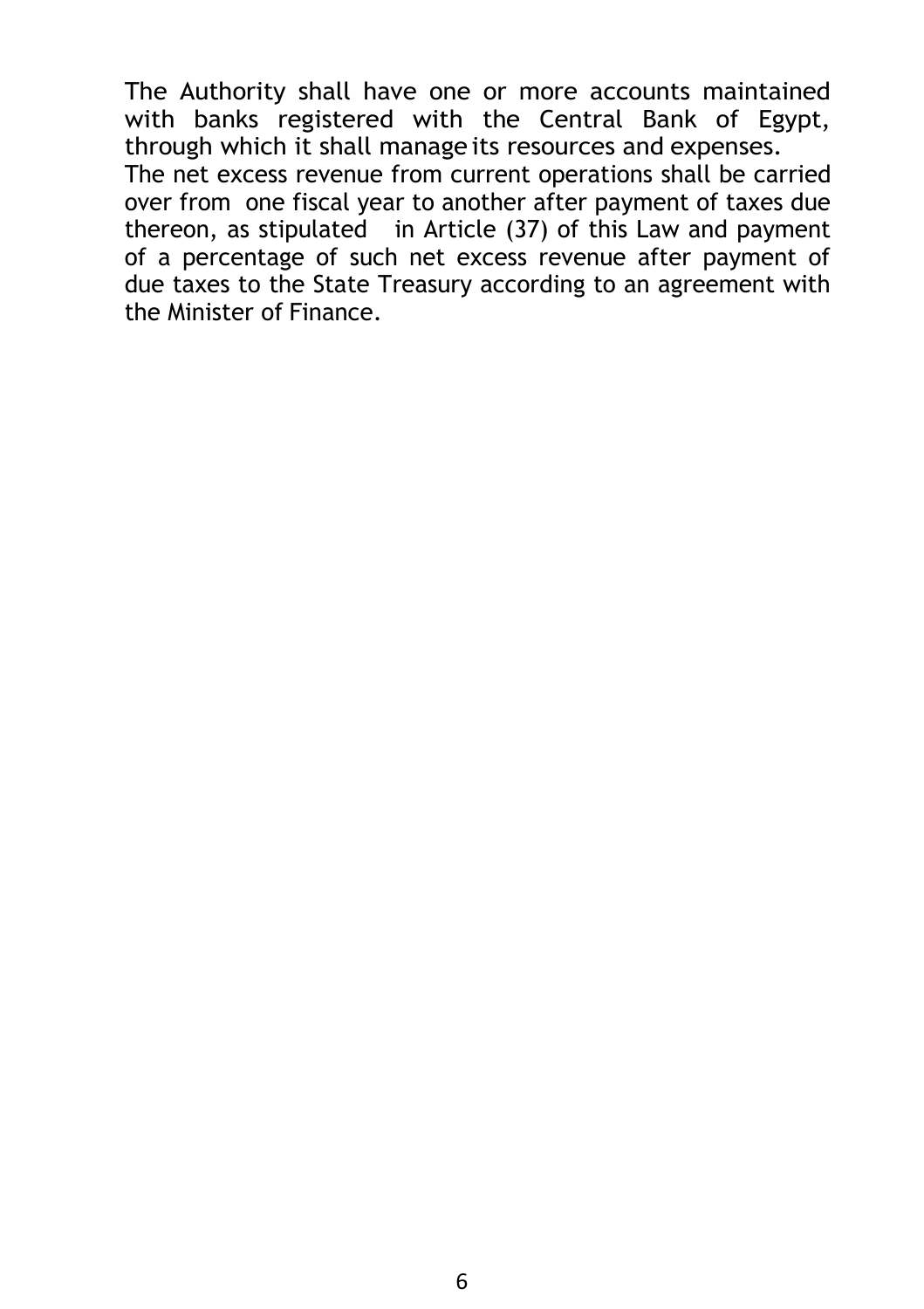## *Article (8)*

Except that which may be allocated to public use, the funds of the Authority shall be deemed as private property of the State and no other entity shall be allowed to dispose of or expend from such property to achieve its purposes, without prejudice to Article (23) of Law No.

127 / 1981 concerning governmental accounting.

## *Article (9)*

The Authority shall have a Chairman whose appointment and remuneration shall be determined by a Presidential decree for a period of three years renewable for additional period(s). The Chairman of the Authority shall manage its affairs, implement the resolutions of its Board of Directors, and represent the Authority before the courts and third parties.

### *Article (10)*

The Authority shall be managed by a Board of Directors formed by virtue of a Decree of the Prime Minister. The Board of Directors shall consist of: Chairman of the Authority as head of the Board of Directors, Rep. from Ministry of Foreign Trade, Rep. from Ministry of Agriculture, Rep. from Ministry of Finance, Rep. from Ministry of Industry, Rep. from Ministry of Housing, Rep. from Ministry of Transport, Rep. from Ministry of Civil Aviation, Rep. from Ministry of Electricity, Rep. from Ministry of Environment, Governorate of Authority's location, 2 financial experts, 1 expert in legal affairs, and 3 Rep. from development companies and investors.

The Chairman may invite representatives of other Ministries and Governorates to research those subjects that lie within their competence. The Decree forming the Board of Directors shall determine the remuneration of its Chairman and its members.

The membership period of the Board of Directors shall be three years renewable for an additional period(s). The Board of Directors shall convene at least once every month and whenever it is necessary, upon the invitation of its Chairman or upon a written request of one-third of its members. The Board meeting shall not be valid unless attended by at least two-thirds of the members. The Board of Directors may form from among its members one or more committees to handle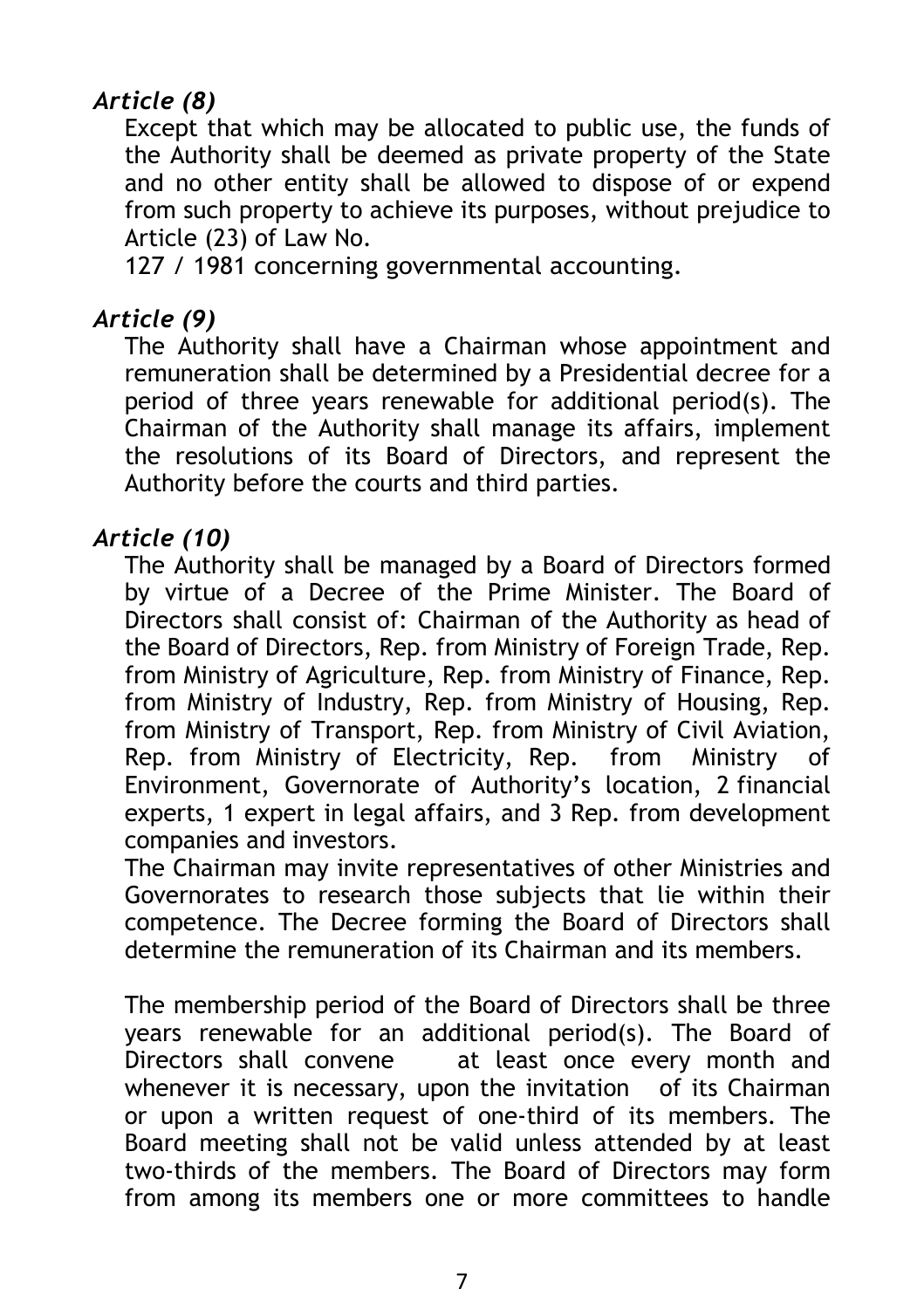specific assignment(s).

## *Article (11)*

Resolutions of the Board of Directors shall be issued by a simple majority vote of its members.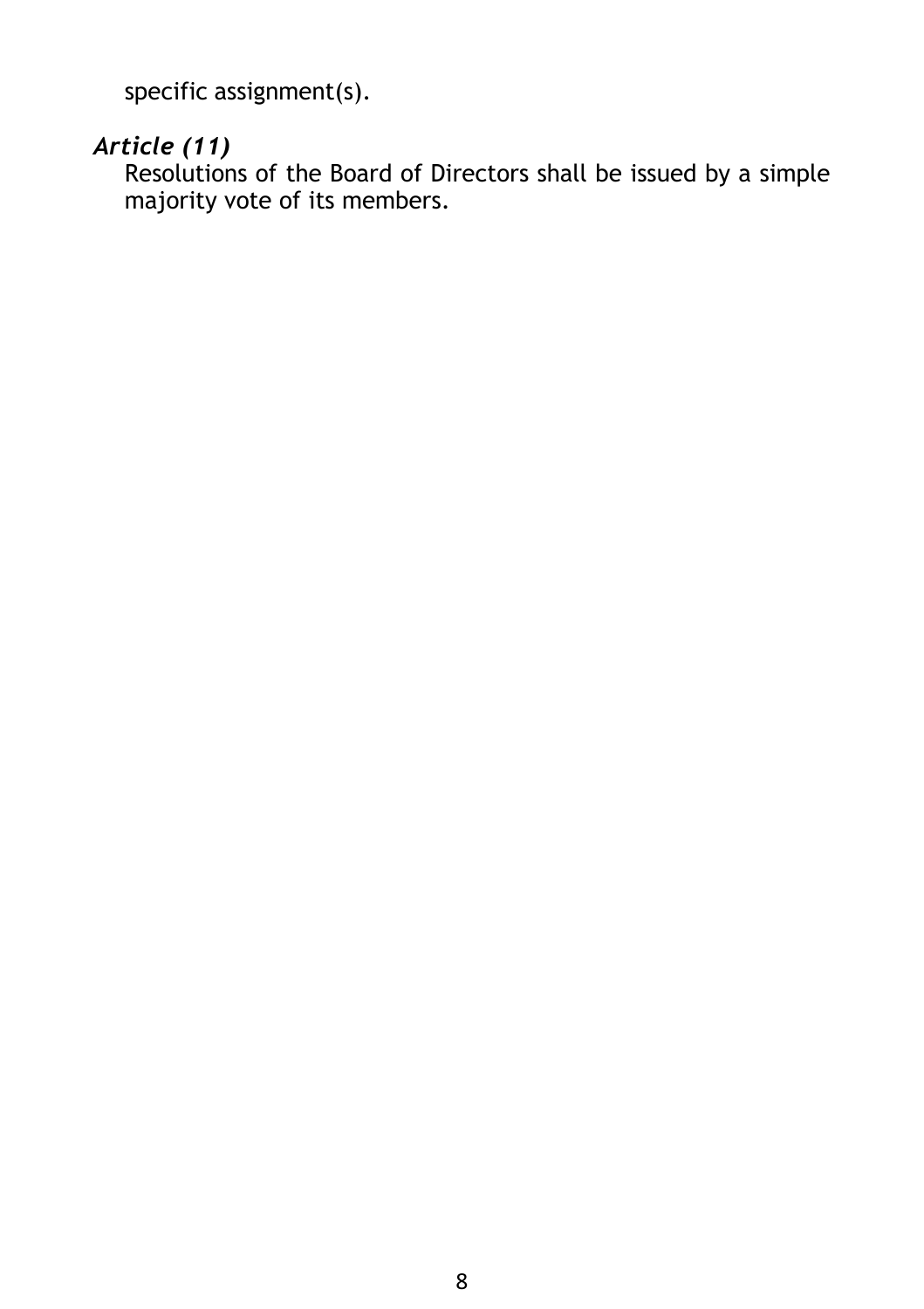## *Article (12)*

The Prime Minister shall have the right to convene the Board of Directors, attend board meetings and preside over the sessions he attends. In such case, the competent Ministers shall represent their ministries and the competent governorate shall be represented by its governor.

## *Article (13)*

The Board of Directors of the Authority shall set the general policy of the Zone and manage it in a manner that ensures fulfillment of its objectives. In this regard, the Board of Directors shall have the capacities of the Ministers stipulated in the Laws and regulations, except for the Ministers of Defense, Interior Affairs, Foreign Affairs and Justice.

The Board of Directors shall be responsible for taking all the decisions and measures necessary to manage, develop and regulate the business of the Zone. The Board of Directors may, in particular:

- a. Set the requirements, standards and rules concerning urban planning, construction and insurance thereof, approve the general and detailed planning of the Zone to ensure that international specifications and standards are observed and to enhance the competitiveness of the Zone with similar economic zones.
- b. Set the conditions and standards required to issue licenses for establishing agricultural, industrial and service projects or any other activities in the Zone, or seizing or revoking them.
- c. Set the conditions and standards required to grant environmental authorizations that are at least equivalent to those stipulated in the Environment Protection Law, taking into consideration the environmental effects on the neighboring areas.
- d. Set seaport and airport management systems and suggest means of unifying their departments and rendering their work more efficiently, according to the highest international standards.
- e. Approve the rules regulating labor and social insurance systems within the Zone.
- f. Approve systems and plans required for training in different fields and implement them directly or by agreement and cooperation with third parties.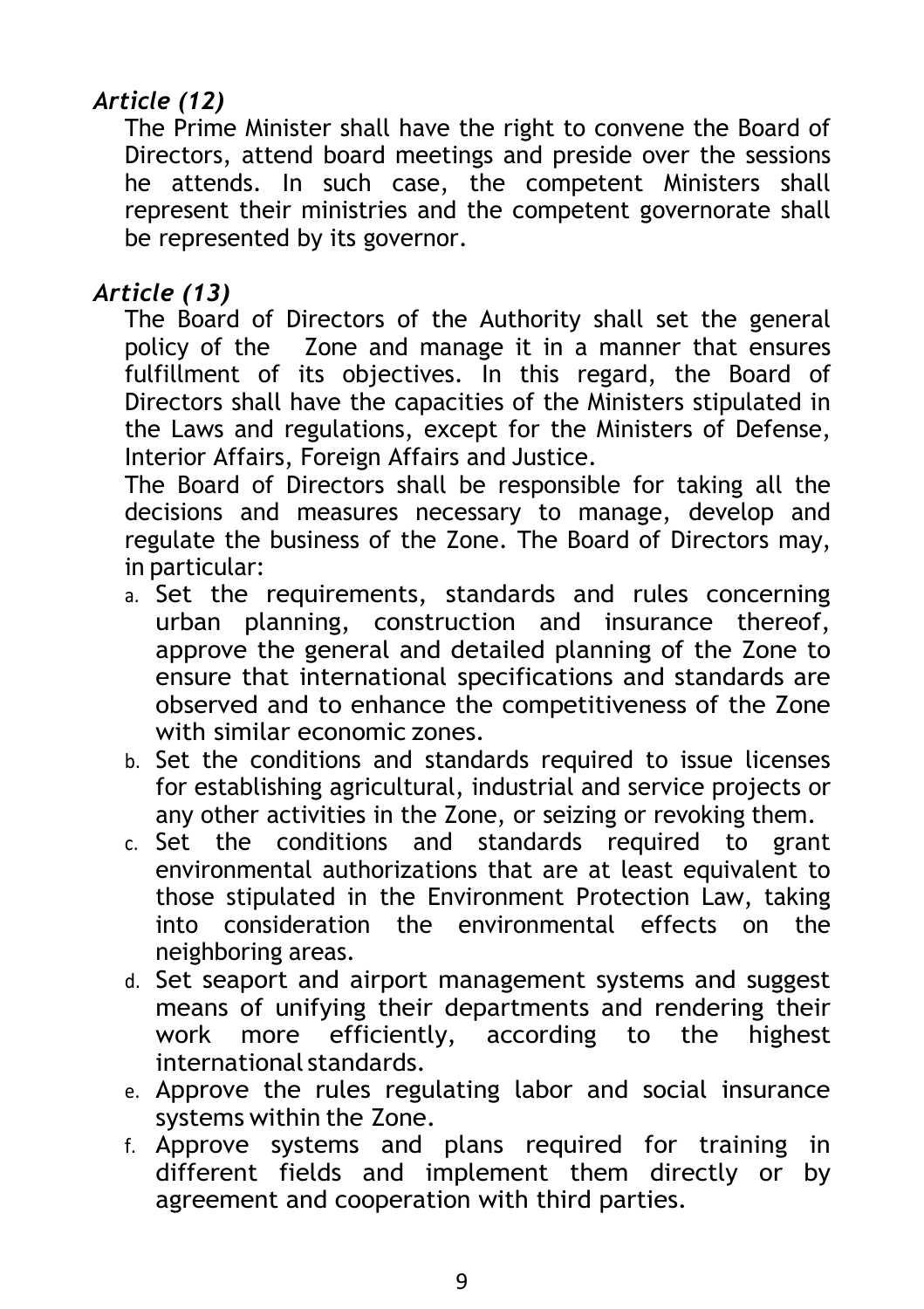- g. Set systems and procedures in relation to import and export from and to the Zone, and in relation to health, environmental and technical control thereof in order to achieve efficiency, speed and environmental and health safety, pursuant to the highest international standards, without being restricted by the systems and procedures stipulated in the Laws and Decrees regulating import and exports.
- h. Set a system to ensure that registration and authentication are carried out with the necessary speed and efficiency, and set the registration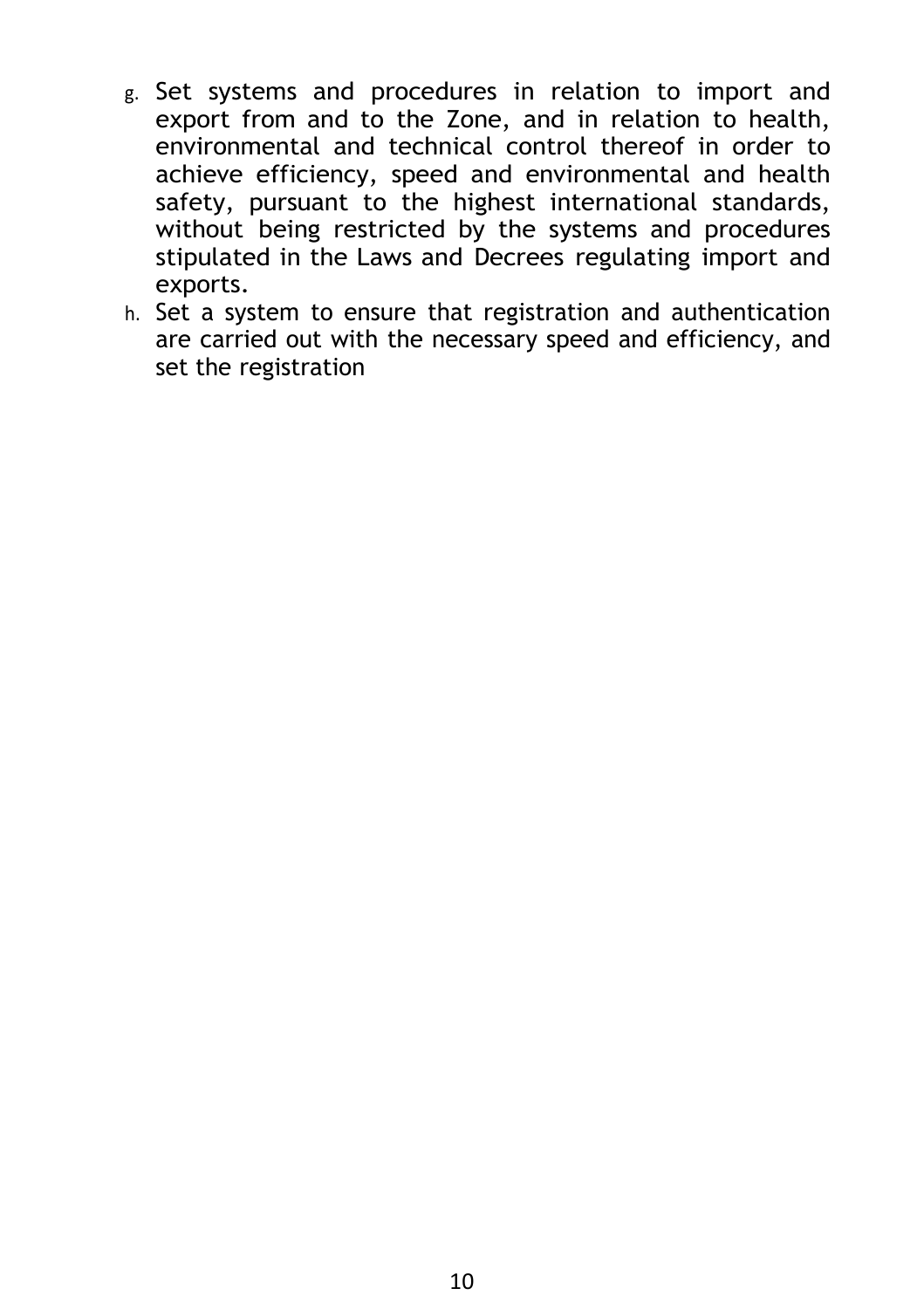and authentication fees at no higher than the limits stipulated in the applicable Laws, by agreement with the Minister of Justice.

## *Article (14)*

The Board of Directors shall have Authority to issue licenses, establish projects, companies and various activities in the Zone and license them to operate their business in return for the fees set by the Board of Directors, provided that such fees do not exceed the limits stipulated for fees in the applicable Laws. In particular, the Board of Directors shall:

- a. Issue licenses for agricultural, industrial and service projects and permits to perform an occupation within the Zone, provided that banks and insurance companies or their branches be subject to licensing and supervision by the CBE or the General Insurance Supervisory Authority, each within its own competence.
- b. Issuedecreesfordividinglandsandlicensesfordemolitionandcon struction within the Zone.
- c. Issue environmental and professional health and safety licenses.
- d. Issue licenses for the construction and management of public utilities and infrastructure including roads, water utilities, domestic and industrial sewage, electric power networks and telecommunications networks and their relevant services within the Zone.
- e. Establish companies and issue approvals for establishing companies, firms and branches and record them in the Commercial Register provided that their accounts be audited by an auditor registered in a special register prepared by the Authority for this purpose. The Authority shall determine the conditions and levels for registration therein and cancellation there from.
- f. Issue licenses for establishing schools, institutes, nurseries, hospitals, clubs, scientific, research, medical, cultural centers etc., provided that these activities be subject to the supervision of the competent Ministries and Authorities, pursuant to the provisions of the applicable Laws.

## *Article (15)*

The Board of Directors shall issue the internal regulations and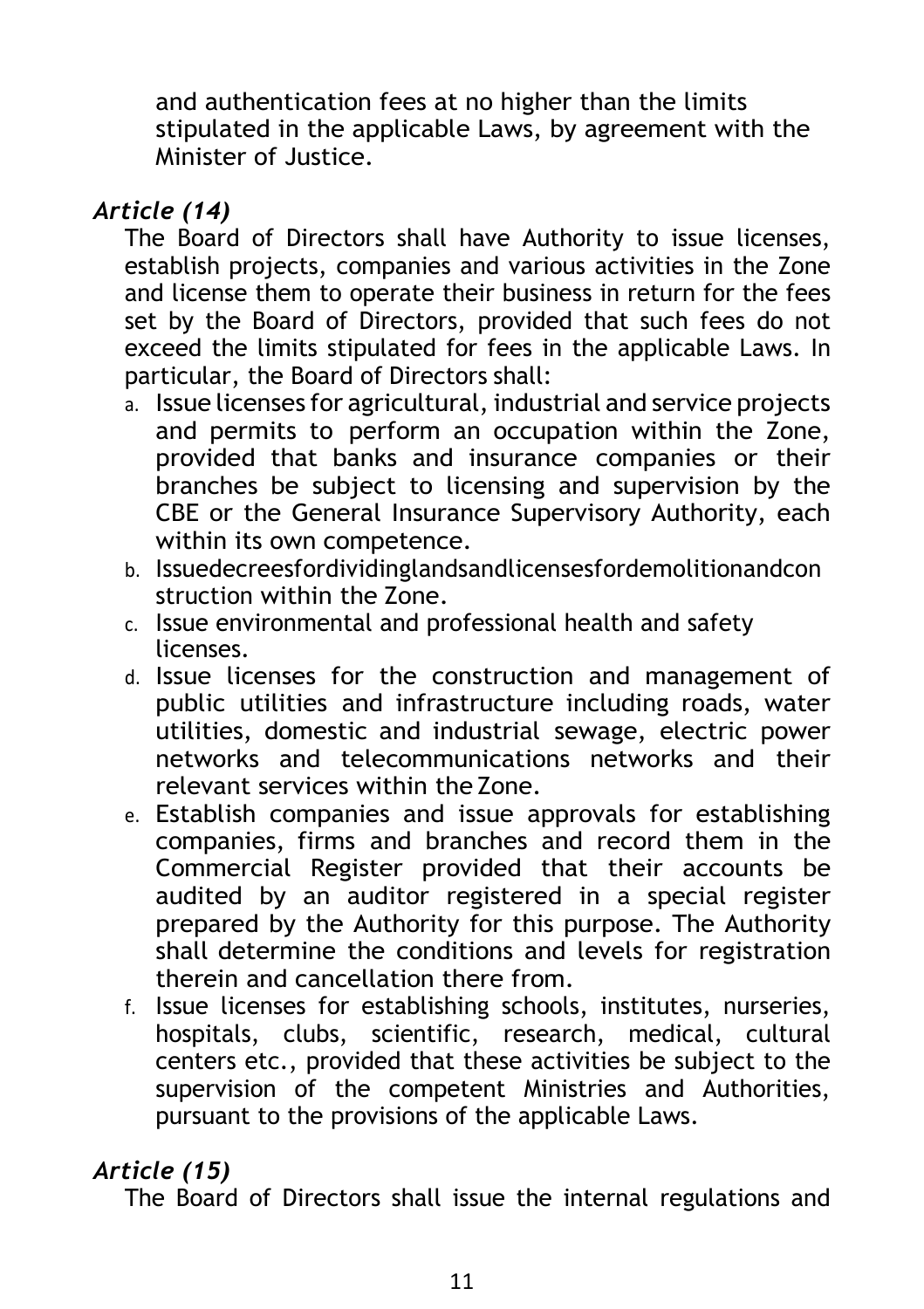resolutions concerning the financial, administrative and technical affairs of the Authority as well as tender and auction regulations related thereto. Additionally, the Board shall set the organizational structure of the Authority and make all the decisions and take all measures necessary to manage the Zone and regulate the work therein. The Board of Directors shall establish offices, departments and committees necessary for running the business and set up offices for the Authority inside Egypt and overseas. The Board shall designate the Authority responsible for carrying out each of its functions. For the purpose of achieving the aforementioned, the Board of Directors may utilize the best local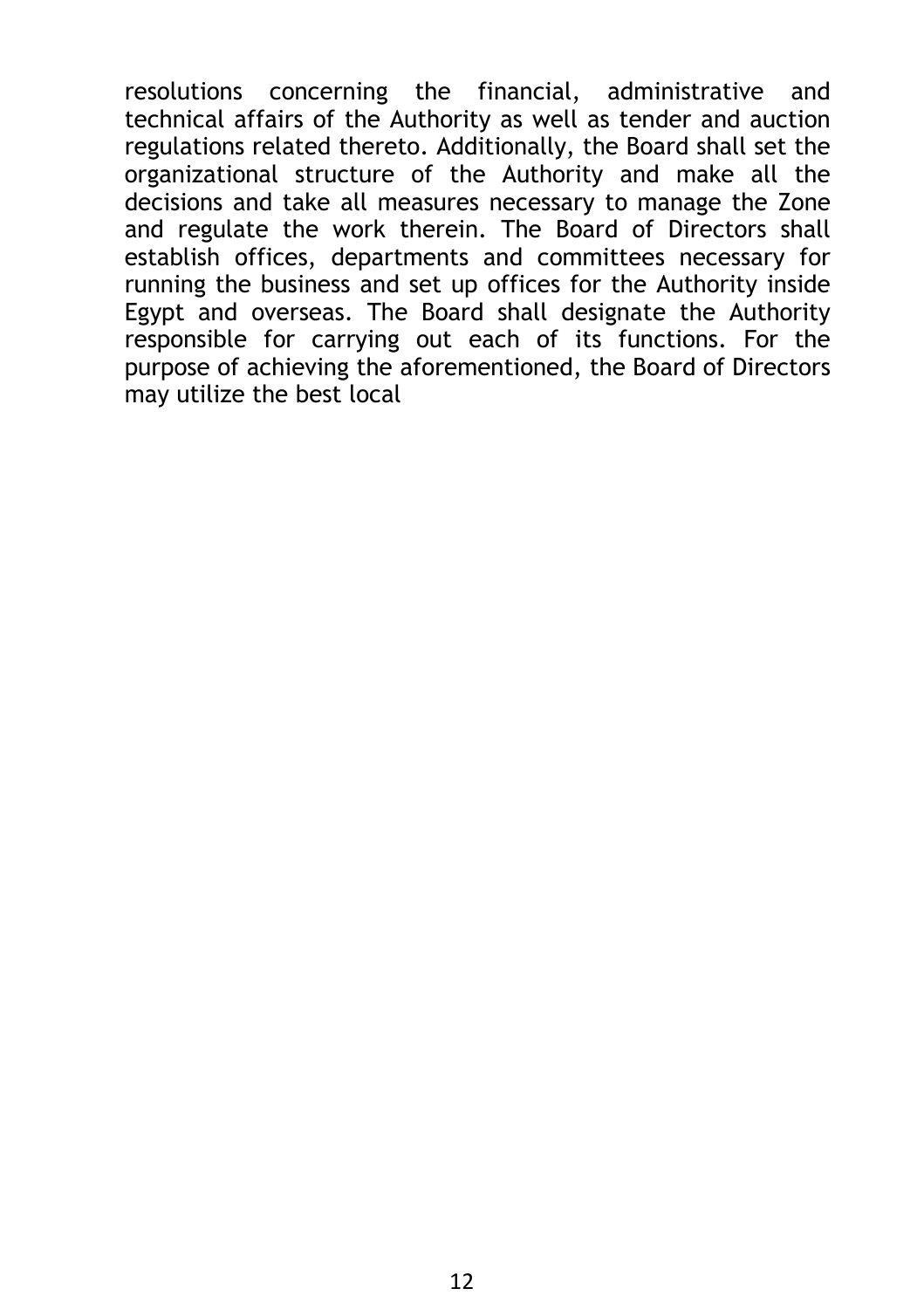and international expertise, without being restricted by the limits stipulated in any legislation in relation to the financial compensation of its personnel, employees, managers and consultants. The Board of Directors of the Authority shall approve its budget and final statements of account before submitting them to the People's Assembly.

#### **Article (16)**

The Authority shall solely, or jointly with others, establish the:"Main Development Company (MDC)". In the case of a joint establishment, the share of the Authority in the said company shall exceed 50%.

### *Article (17)*

The Board of Directors of the Authority shall authorize the Main Development Company to execute and manage the infrastructure and the internal structure of the Zone. The Board of Directors may also delegate the Main Development Company to promote the Zone and seek to attract investors thereto. The license shall include the following:

- a. The Main Development Company's agreement to comply with the general and detailed planning of the Zone approved by the Authority and the specifications it had set for the infrastructure, management and maintenance thereof.
- b. The Main Development Company's agreement to comply with the environmental requirements and standards pertaining to the general planning and buildings of the Zone and the plan to join similar activities and execute projects.
- c. Setting the minimum and maximum charges for the services provided by the Main Development Company to investors.
- d. Specifying rules and conditions binding the Main Development Company before the Authority when contracting with a third party to execute all or part of the work it was licensed to do.
- e. The Main Development Company's obligation is to establish, manage and maintain by itself or through a third party, the water and electricity networks, roads, telecommunications, the domestic / industrial sewage and natural gas within the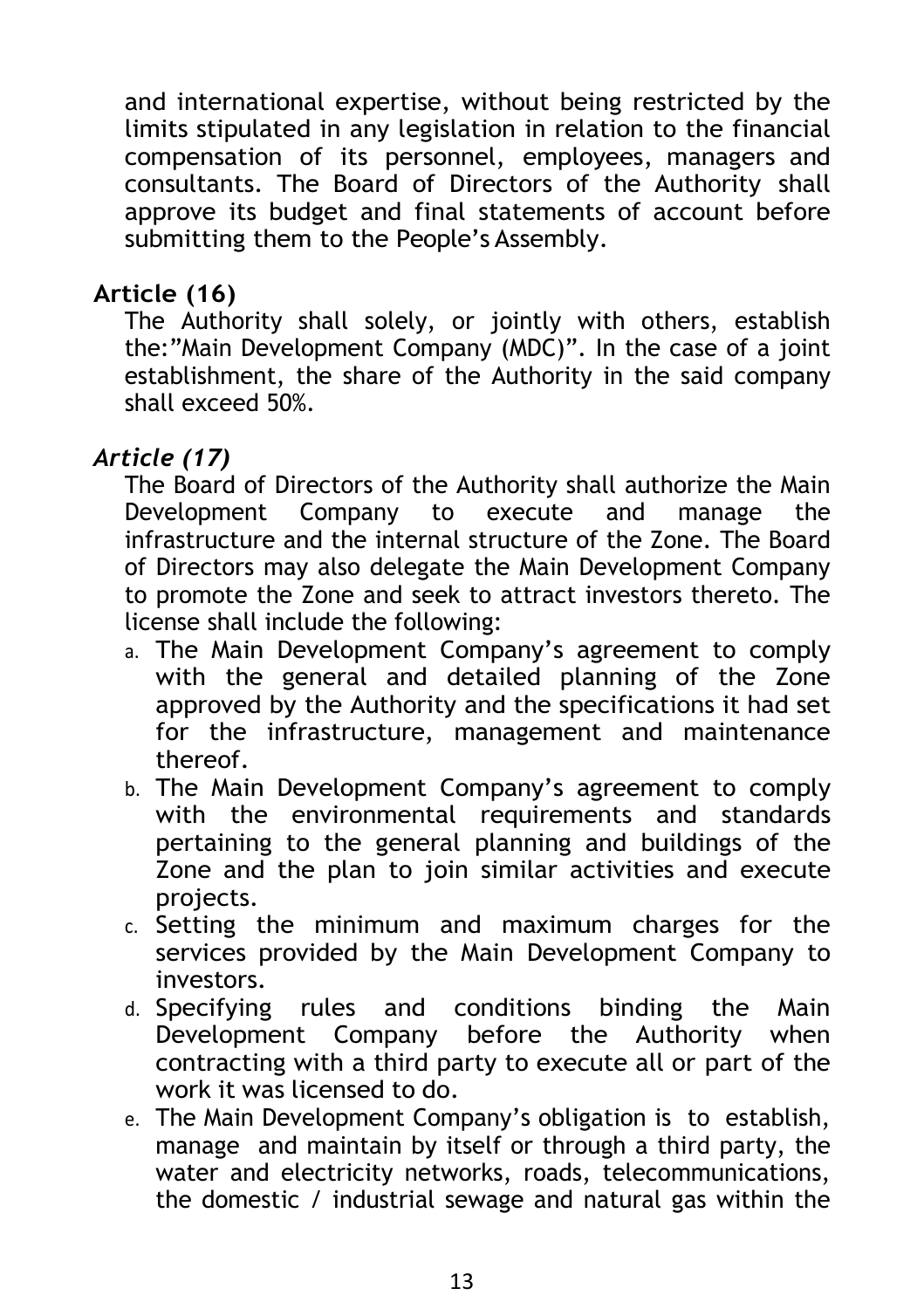Zone and its agreement to comply with the specifications and conditions stipulated for setting up such networks, provided that the Authority shall, with the agreement of the competent State authorities and specialist companies be responsible for laying the main lines and networks to the boundaries of the Zone.

f. Protection of the environment and implementation of environmental management systems in order to preserve rare species of flora and fauna and use of safe methods to treat domestic/ industrial sewage and hazardous waste, provided that such treatment be subject to technical requirements, all with the coordination of the Egyptian Environmental Affairs Authority.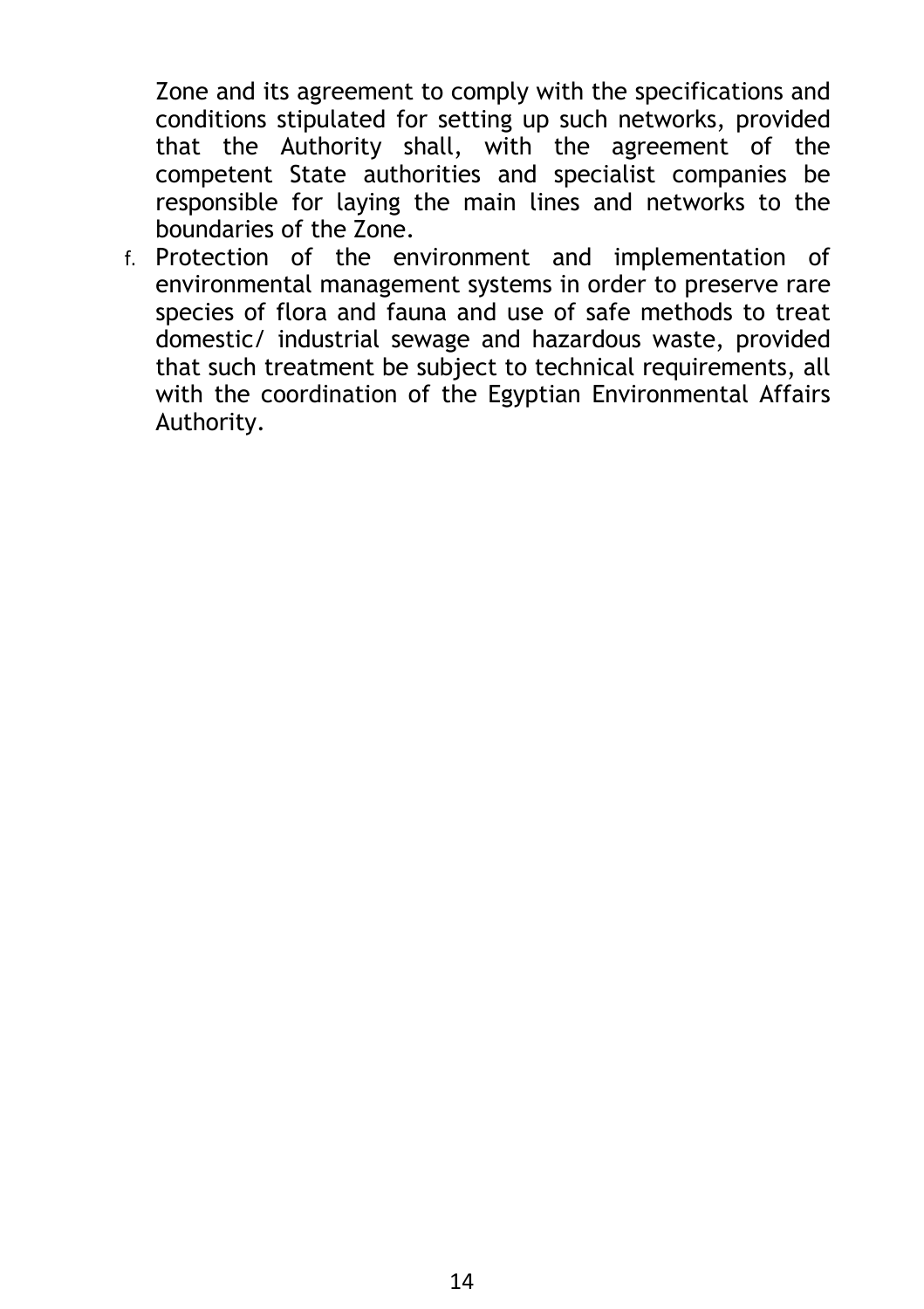## *Chapter 2 The Special Systems of the Zone*

#### *Article (18)*

The Authority shall have, within the boundaries of the Zone, powers of the administrative authority in charge of applying the provisions of Law No. 159 / 1981 and Law No. 34 / 1976 concerning the Commercial Register. The Authority shall have exclusive power to approve the articles of association of the companies, without violation of public order and the applicable Laws and shall have power to set a system for registering branches and establishments within the Zone. The Authority shall determine the disclosure system which the companies, establishments and branches within the Zone shall comply with.

#### *Article (19)*

The Authority shall allocate an area within the Zone for the departments which provide services to companies, establishments and projects set up within the Zone. Each of the said departments shall have a specialized unit, the head of which shall carry out the authorities stipulated in the Laws and regulations governing such services.

### *Article (20)*

Without prejudice to the provisions of international treaties enforced in Egypt, the Zone shall be subject to Egyptian tax and customs Laws, where no provisions exist within this Law.

#### *Article (21)*

The Zone shall have a special system for customs management which shall be issued by virtue of a resolution of the Board of Directors of the Authority upon approval of the Minister of Finance, and shall include, in particular, the following:

- a. Expeditious and efficient inspection procedures (itemization, quantification and specification);
- b. Clear declaration of the pricing bases according to international trade conventions applicable in Egypt;
- c. Simplification and abbreviation of customs release procedures to be performed efficiently and expeditiously;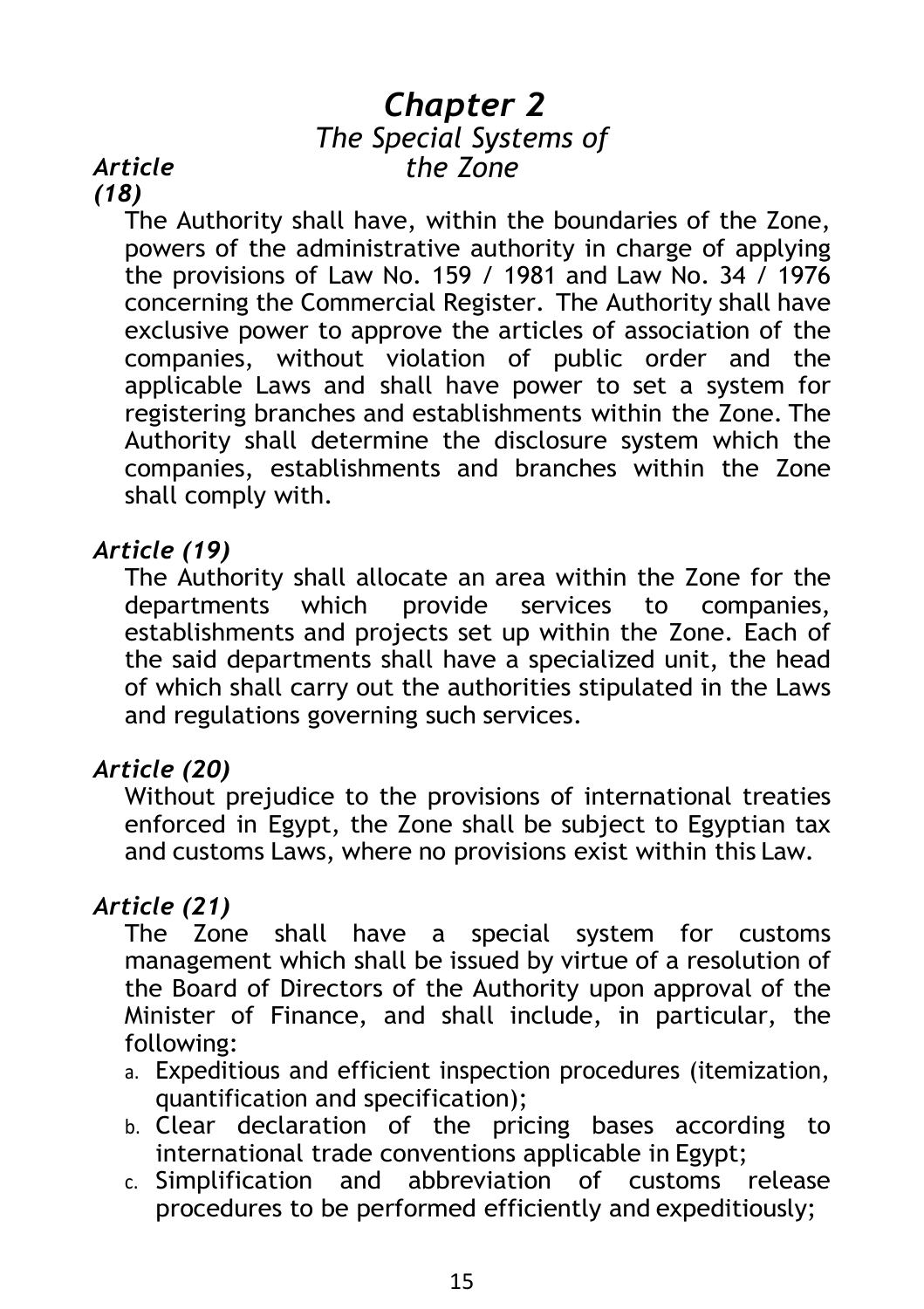- d Bases of laboratory examination of samples under inspection to ensure that thorough and accurate examinations occur on the same site;
- e. Procedures for issuing and reviewing certificates of origin to ensure they are done accurately and expeditiously;
- f. Rules for determining the percentage of imported components in products directed to the local market, provided that such rules be clear, simple and publicized.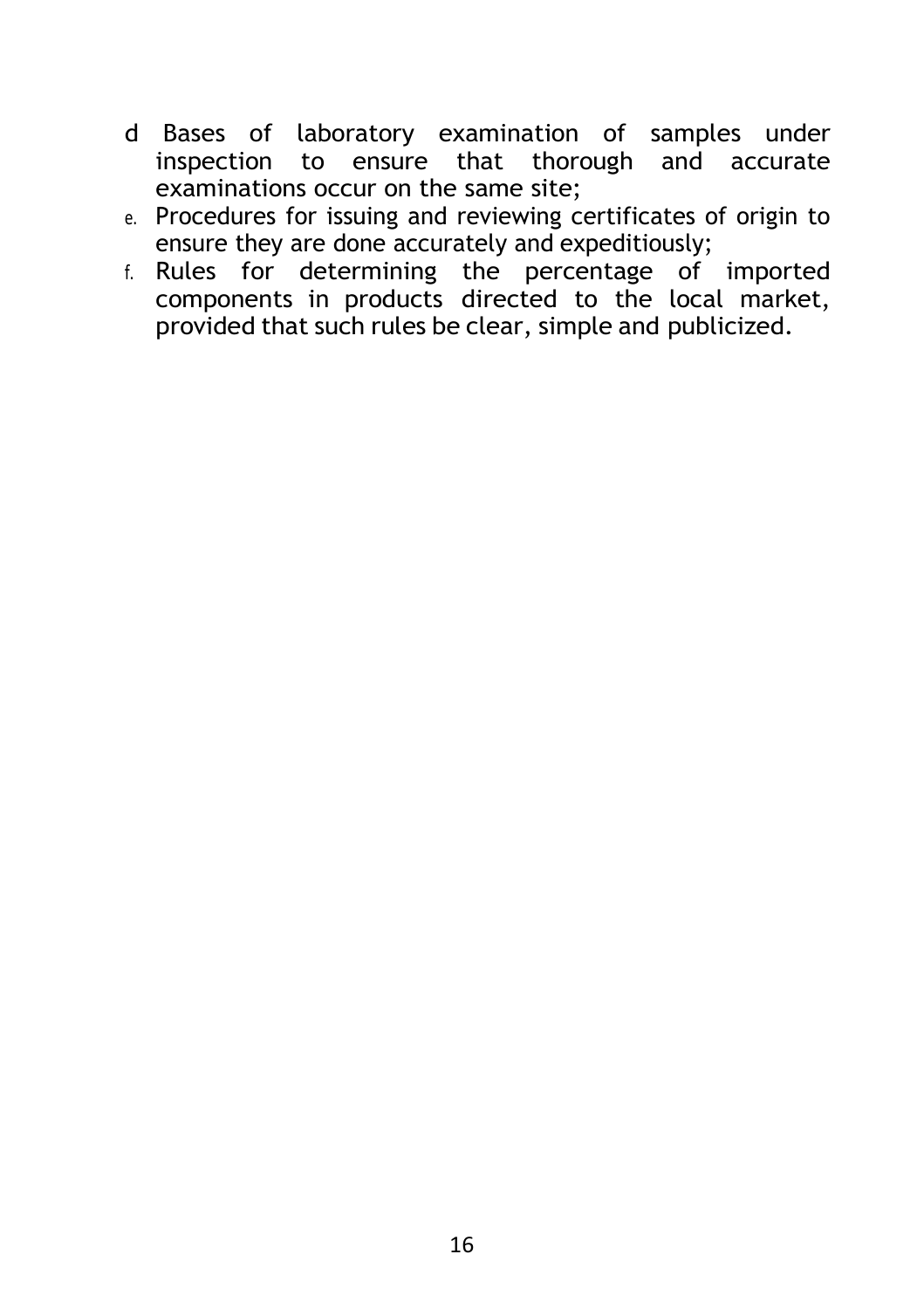## *Article (22)*

A customs area for the Zone shall be established by virtue of a decree issued by the Minister of Finance. The said area shall function under the supervision of a supreme customs committee. The Chairman of the Authority, upon approval of the Minister of Finance, shall form this committee, appoint its executive manager and set its rules and procedures. The supreme committee shall consist of:

*- A representative of the Ministry of Finance (Head)* 

*- A representative of the Customs Authority (Member)* 

*- A representative of the Port Authority (Member) - A representative of the Authority (Member)* 

*- A representative of the Main Development Company (Member)* 

*- The executive manager of the Customs area (Member)* 

The said committee shall supervise the implementation of the customs system of the Zone and implement the policies and resolutions issued by the Board of Directors of the Authority in this regard.

#### *Article (23)*

The areas selected for establishing economic and utility projects shall have clear boundaries and contours. Entering and exiting such areas shall be subject to strict control imposed by the Authority. These areas may receive goods from within the country for the purpose of processing them, or exporting goods as they are. The said areas may export their products to the local market pursuant to the rules and ratios set by the Board of Directors of the Authority. In this case, the foreign components of such products shall be subject to the taxes and customs imposed on them when they are imported into the country.

### *Article (24)*

The Authority shall provide the special customs area with all laboratories, equipment, apparatus, technicians and specialists to make an integrated customs complex and ensure performance of all customs procedures accurately and expeditiously.

### *Article (25)*

The Zone shall have a special system for tax management issued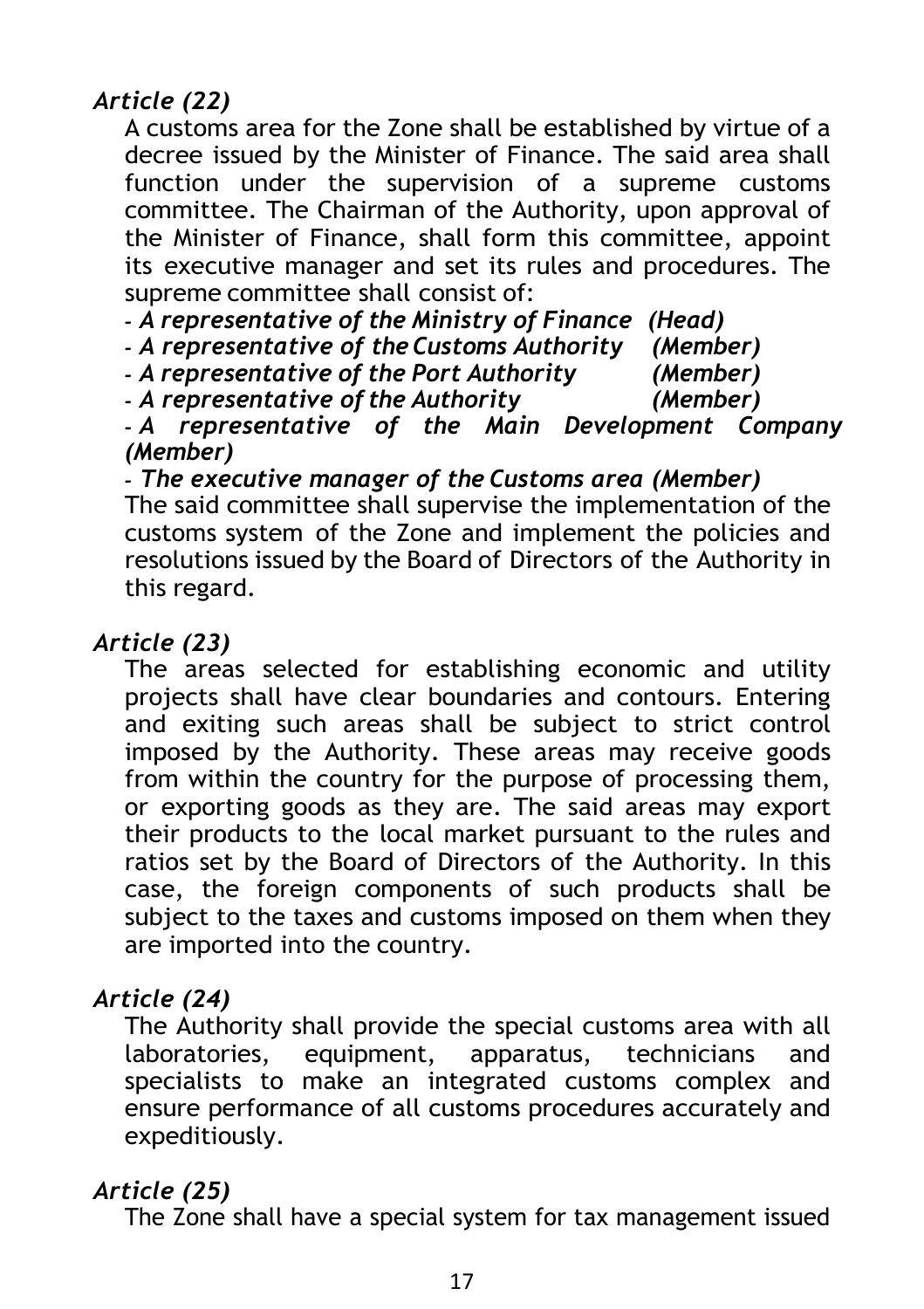by virtue of a resolution from the Board of Directors of the Authority, upon approval of the Minister of Finance. The said system shall include in particular:

- a. Specifying the rules for submitting tax returns and the documents and financial analysis attached thereto.
- b. Putting in place the conditions and standards required by auditors to be listed in the register prepared by the Authority for such purpose to ensure that their expertise comply with the Egyptian and international accounting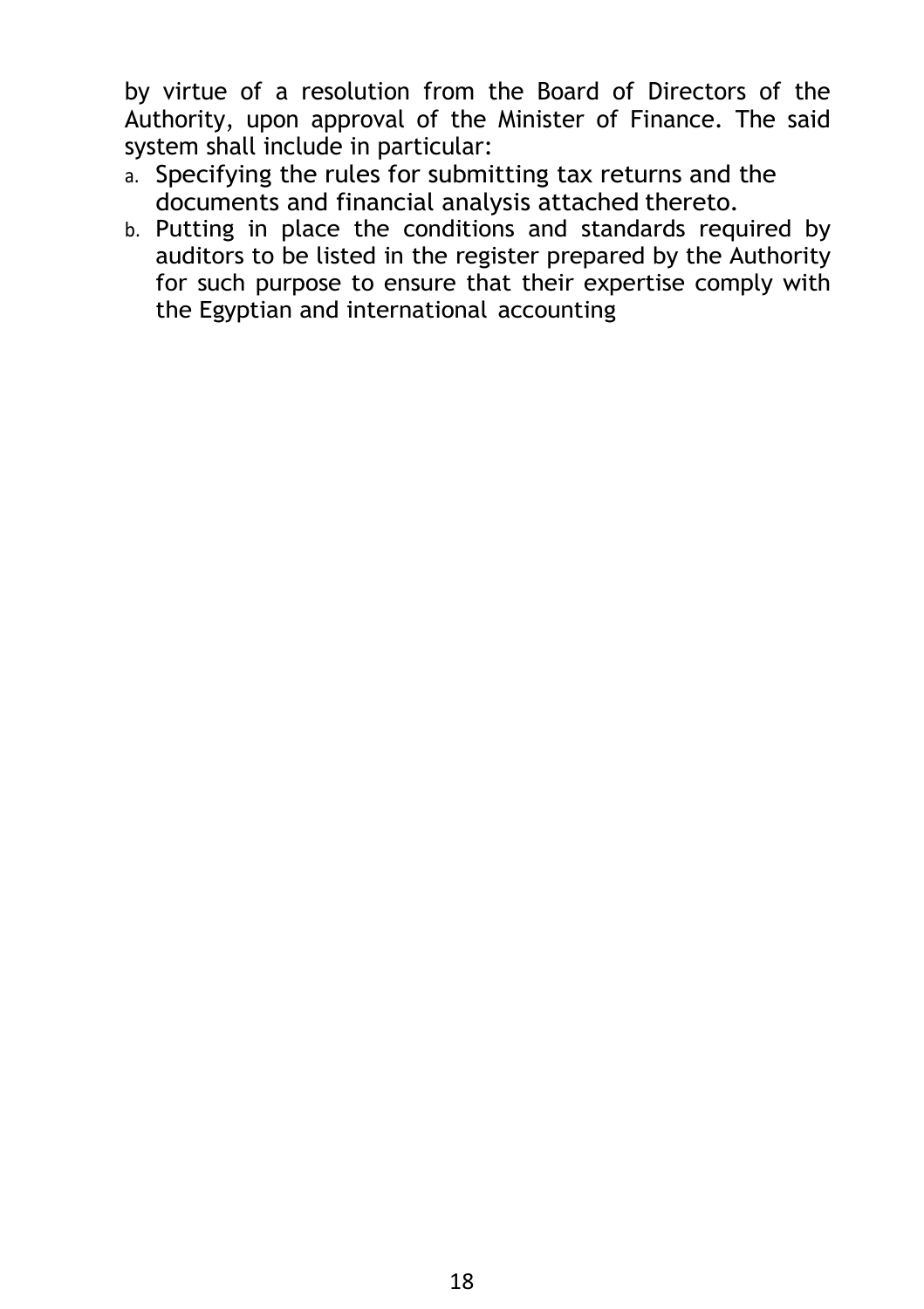standards and applications, and ensure their specialization and impartiality.

- b. Putting in place the conditions and standards required by auditors to be listed in the register prepared by the Authority for such purpose to ensure that their expertise comply with the Egyptian and international accounting standards and applications, and ensure their specialization and impartiality.
- c. Putting in place the rules for in-office or on-site tax inspection for companies, establishments and branches within the Zone.
- d. Putting in place rules and procedures for tax collection and debiting and crediting the tax account.
- e. Putting in place rules and procedures for tax assessment and the deadlines and procedures of tax disputes and resolutions thereof.

## *Article (26)*

The Chairman of the Authority, upon approval of the Minister of Finance, shall issue a resolution to form a Supreme Taxation Committee, together with its rules and procedures, to supervise the implementation of the taxation system of the Zone. The committee shall consist of:

- *a) A representative of the Ministry of Finance (Head)*
- *b) A representative of the Income Tax Dept. (Member)*
- *c) A representative of the Central Accounting Bureau (Member)*
- *d) The Executive director of the Area taxation (Member)*
- *e) Four Auditors working in Egypt (Members)*

The said committee shall supervise the implementation of the taxation systems of the Zone and the policies and resolutions issued by the Board of Directors or the Chairman of the Authority and follow up and apply improvements in the collection systems. The committee shall set the conditions required by the companies, establishments and branches, including compliance with internal auditing and control systems, application of Egyptian or international accounting standards whenever there is no provision in the Egyptian accounting standards, bookkeeping as specified by a resolution of the said committee and audit of the said companies and establishments balance sheets by an auditor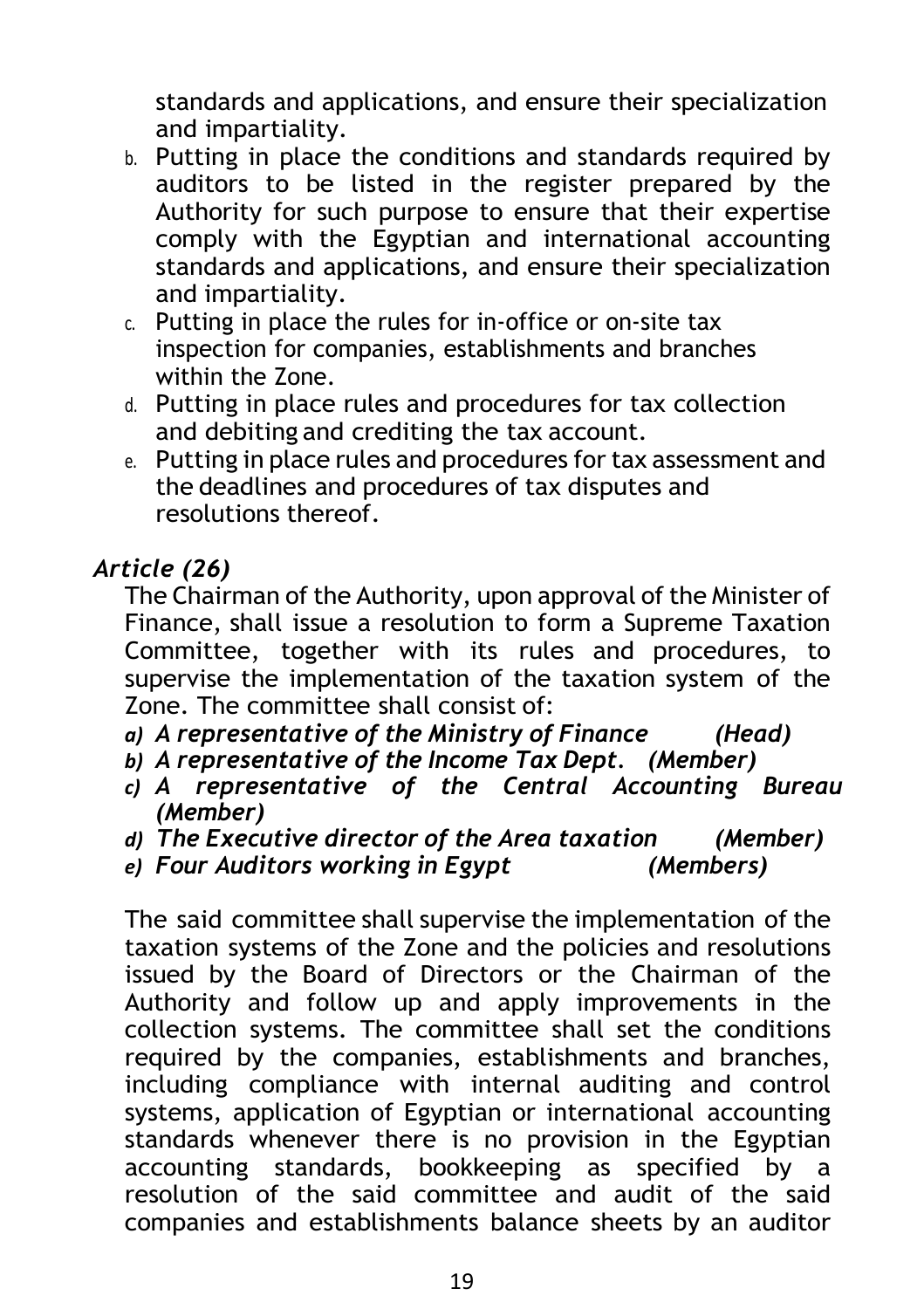registered with the Authority.

#### *Article (27)*

Contesting the decisions of the Supreme Taxation Committee and the Supreme Customs Committee shall take place at the competent reconciliation panel of the Dispute Settlement Center of the Zone. The reconciliation panel shall be exclusively competent to examine objections to the tax or customs assessment. The said Authority shall issue its decision within a maximum of 60 days from the date the dispute was submitted.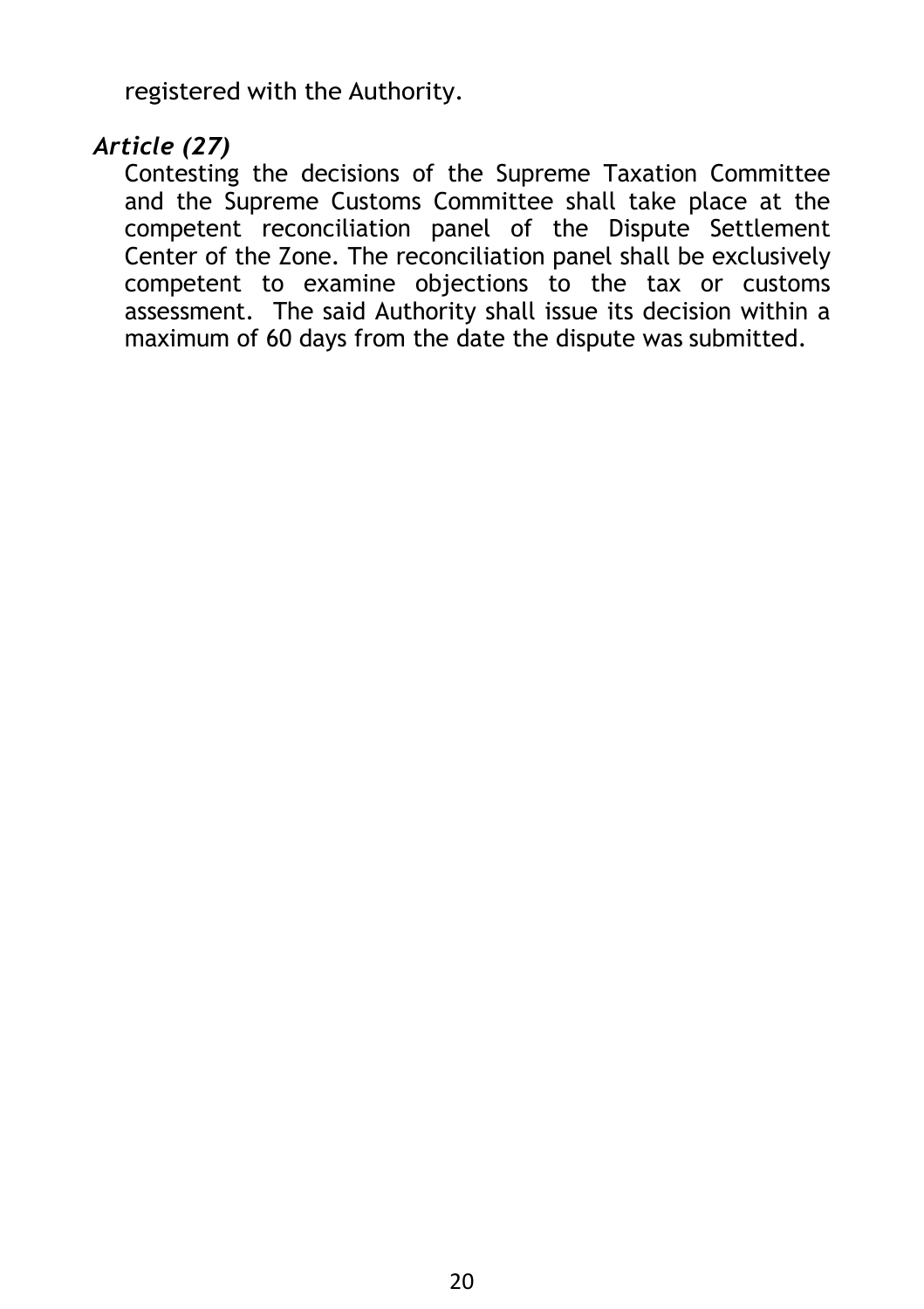The matter may not be referred to court, until the committee has issued its decision on the objection, or that the period stipulated in the preceding paragraph has lapsed.

## *Article (28)*

The provisions of Labor Law shall apply to employment relationships within the Zone whenever there is no provision in this Law. The provisions of the Labor Law concerning labor rights shall be considered as a minimum standard for what may be contracted to in individual and collective employment contracts.

## *Article (29)*

An employment contract with a definite term shall be terminated at the end of its term. If the two parties continue to perform the contract after the end of its term, this shall be deemed a renewal of the contract for a similar period, unless the two parties agree otherwise.

### *Article (30)*

The two parties to an employment contract may terminate it before the end of its term if it is a contract with a definite term or at any time if it is a contract with an indefinite term pursuant to the following rules:

- a) If the employee wishes to terminate a contract with a definite term or indefinite term, he shall notify the employer 60 days or 90 respectively, before the intended date of termination.
- b) If the employer wishes to terminate a contract with a definite term or indefinite term, he shall notify the employee 60 days or 90 respectively before the intended date of termination. Otherwise, the employer shall pay the employee's wages in full for either the two periods according to each case.

### *Article (31)*

Following its approval by the competent department of the Authority, the internal regulations for employment at any entity working in the Zone shall be complementary to the individual or collective employment contracts. The Said department may contest those provisions of the internal regulations which constitute a breach of public order or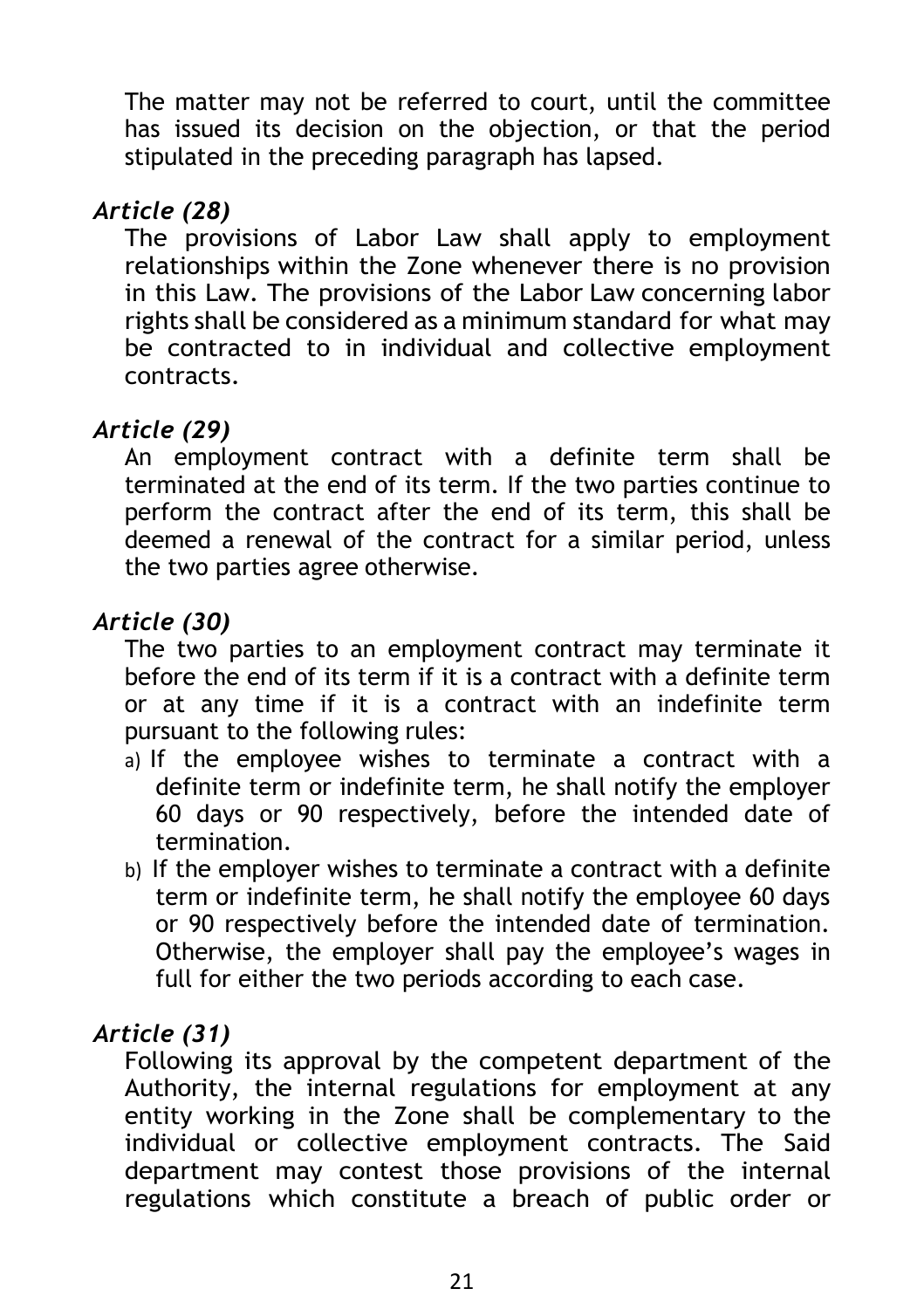include privileges less than those stipulated herein.

#### *Article (32)*

In those cases where the employer terminates an employment contract, at no fault of the employee, the latter shall be entitled to a compensation for this termination. The Said compensation shall be stipulated in the employment contract provided that it be no less than that stipulated in the Labor Law,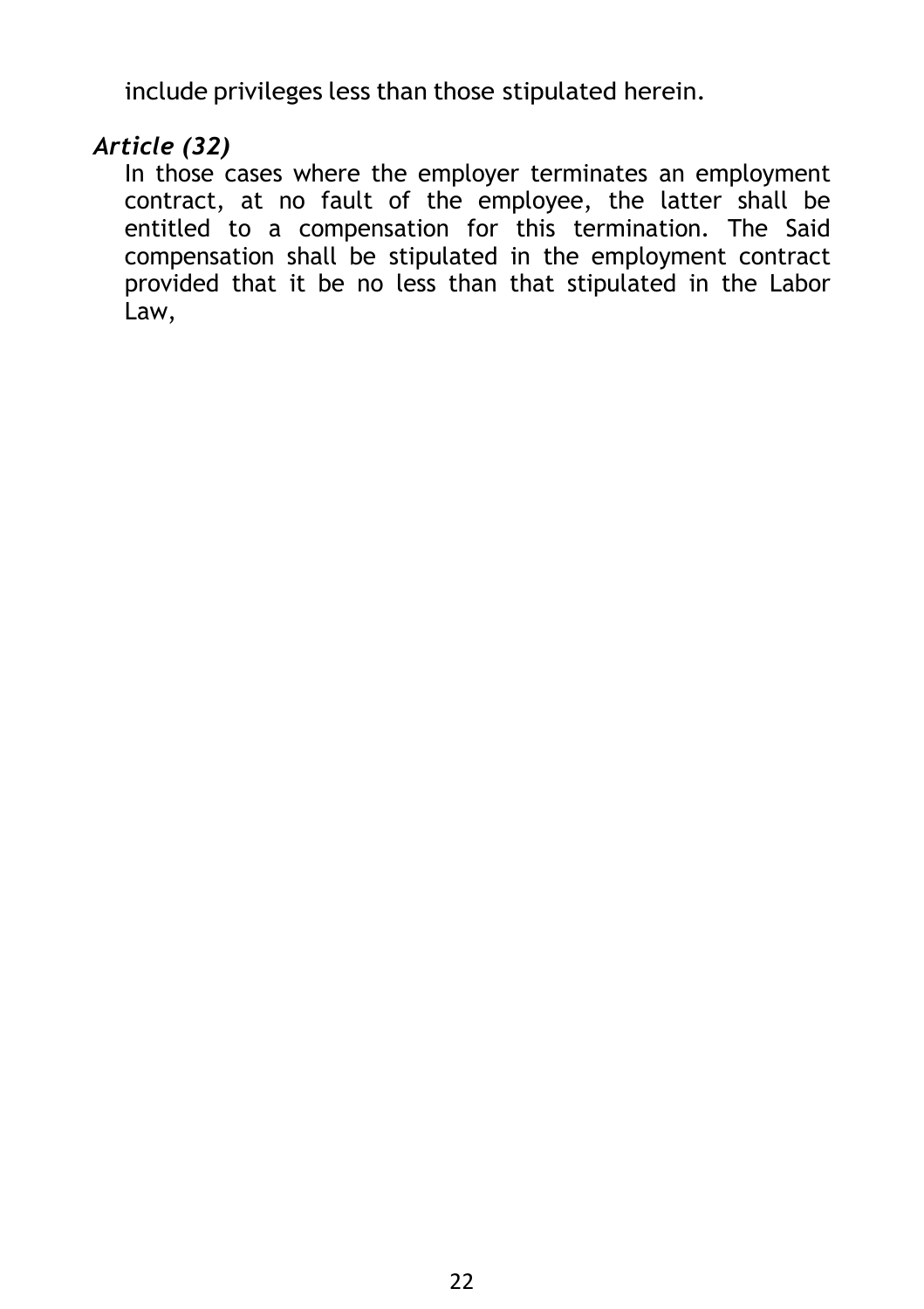without prejudice to the employee's right to seek his other rights through the courts.

## *Article (33)*

The employer shall provide the competent department of the Authority with a list of his employees, together with a periodical report of employment relationships in his establishment, using the form approved by the Chairman of the Authority, pursuant to the rules, procedures and deadlines issued by a resolution of the Board of Directors.

## *Article (34)*

The Board of Directors of the Authority shall issue rules for obtaining work permits for foreigners who work in the Zone, taking into consideration the ratio of foreign labor to Egyptian labor stipulated in the applicable Laws, unless the Board of Directors of the Authority issues a decision, together with its grounds, to amend such a ratio for a company, project or entity in light of the availability of required expertise locally. The Authority shall issue work permits for the foreigners after obtaining approval from the Ministry of Interior Affairs and the Ministry of Labor.

### *Article (35)*

The Board of Directors of the authority may implement a special social insurance system which shall grant privileges not less than those stipulated in social insurance legislation. Until such a system is issued, the existing social insurance systems shall apply.

### *Article (36)*

The provisions of the previous articles concerning employment and social insurance shall apply to everyone working within the Zone.

## *Chapter 3 Privileges, Exemptions and Guarantees*

*Article (37)*

Without prejudice to any exemptions stipulated in the Tax Law,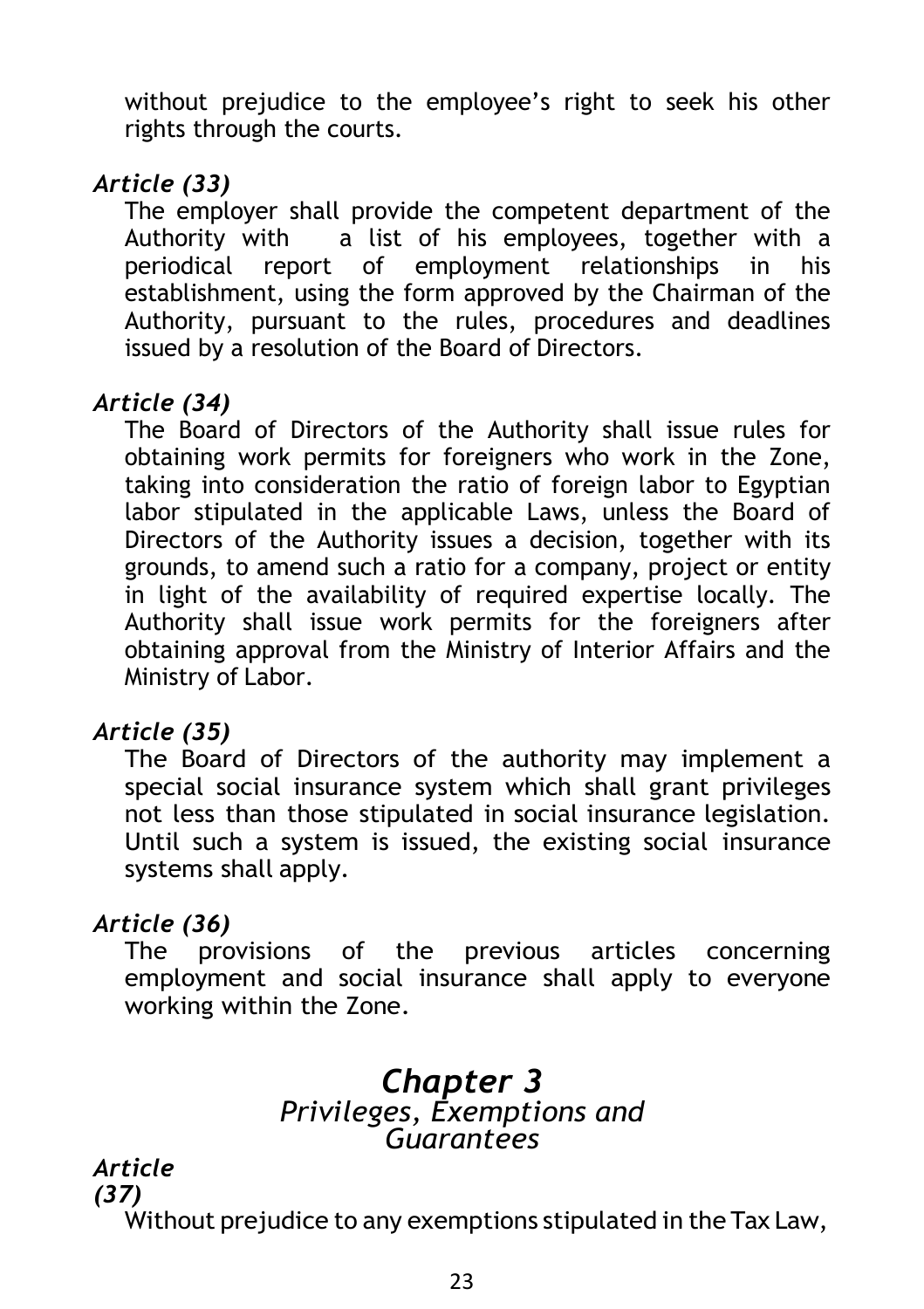the income tax rates applicable in the Zone shall be as follows:

- *- Tax on the excess revenue of current operations of the Authority 10%*
- *- Tax on the profits of capital companies 10%*
- *-* Unified tax on the income of natural persons
- *- Tax on revenues derived from land and non residential buildings 10%*

The tax shall be payable on the total net income realized by the taxpayer in the year preceding the tax due date.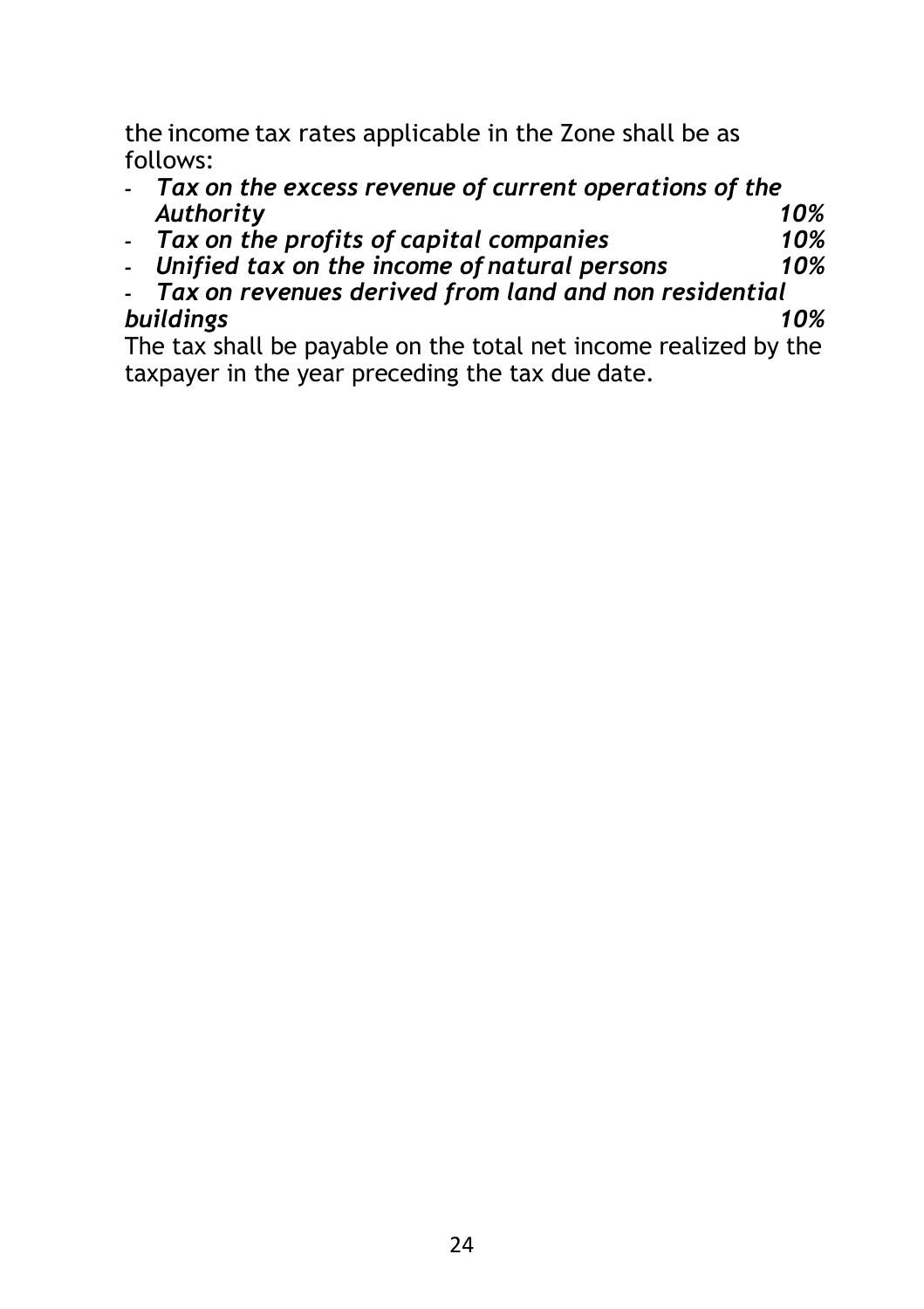## *Article (38)*

Without prejudice to any exemptions stipulated in the tax Law, a unified tax rate of 5% shall apply to wages, salaries, bonuses, incentives, lifetime incomes and the like to which the employees of the Zone or those performing work in the Zone are entitled.

#### *Article (39)*

Revenue from bonds, loans and credit facilities extended to the Authority to the Main Development Company or to the companies, establishments and branches licensed to work in the Zone shall be exempted from all taxes and duties.

#### *Article (40)*

Profits resulting from the merger, division or change in the legal form of companies shall be exempt from taxes and duties due for such a merger, division or change of the legal form. This provision shall apply only to those companies established within the Zone.

#### *Article (41)*

The Zone shall not be subject to the Laws related to sales tax, fiscal stamps and fees to increase State resources, nor to any other duties or direct / indirect taxes.

#### *Article (42)*

As long as they are required to perform the licensed activity within the Zone, equipment, tools, apparatus, raw materials, supplies, spare parts, and any other material or components imported from overseas by the Authority, companies, establishments or branches working in the Zone shall be exempted from taxes and duties as long as they are allocated to produce goods or services pursuant to the standards in a resolution of the Board of Directors of the Authority. Nevertheless, products of the said entities shall be subject to customs, sales tax and all other taxes and duties imposed separately on imported components once such products are released from customs to enter the local market.

#### *Article (43)*

The companies, establishments and branches working in the Zone shall not be nationalized.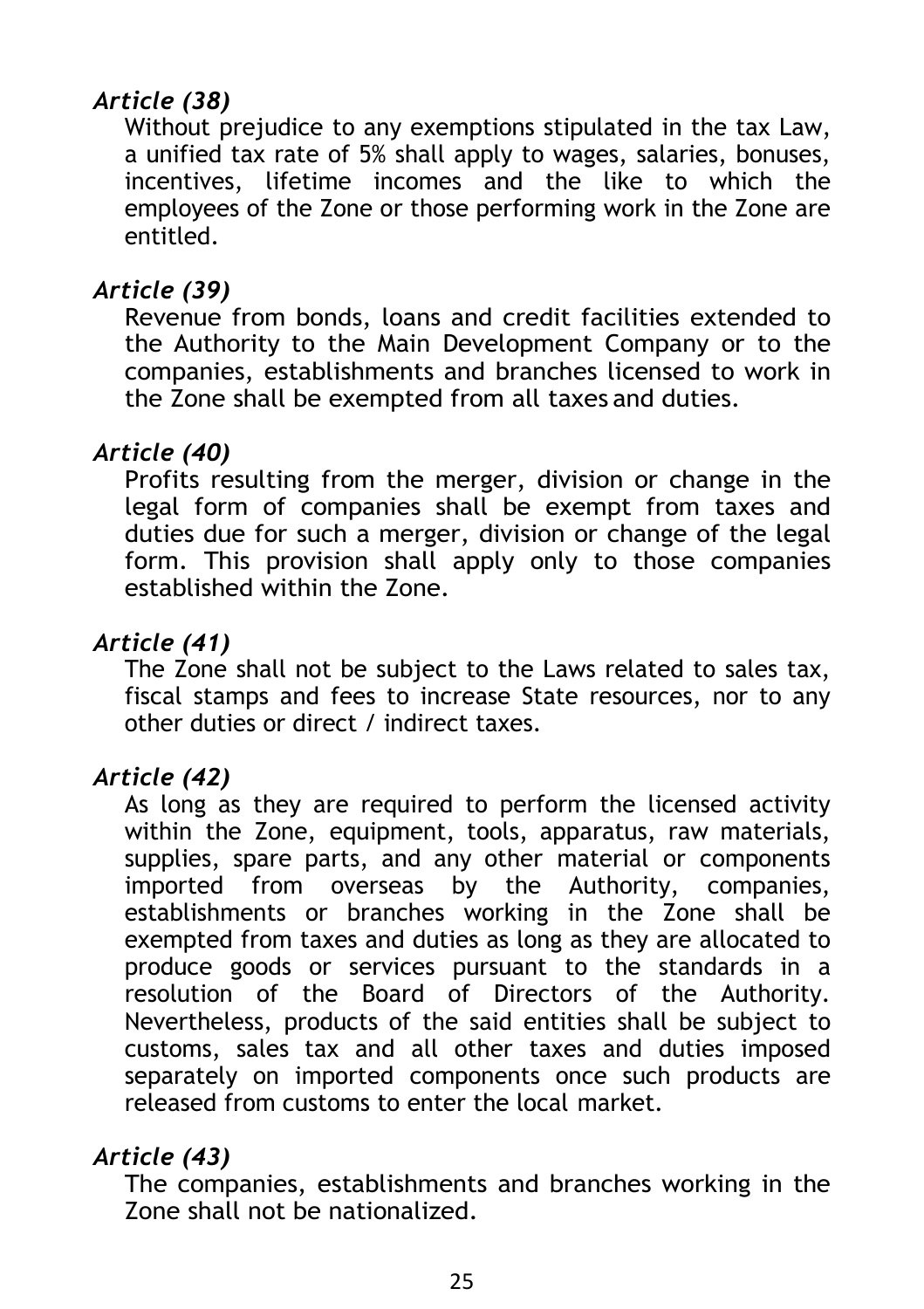#### *Article (44)*

The companies, establishments and branches working in the Zone shall not be subject to sequestration. Their funds shall not be seized, confiscated, frozen or put into custody without a court ruling.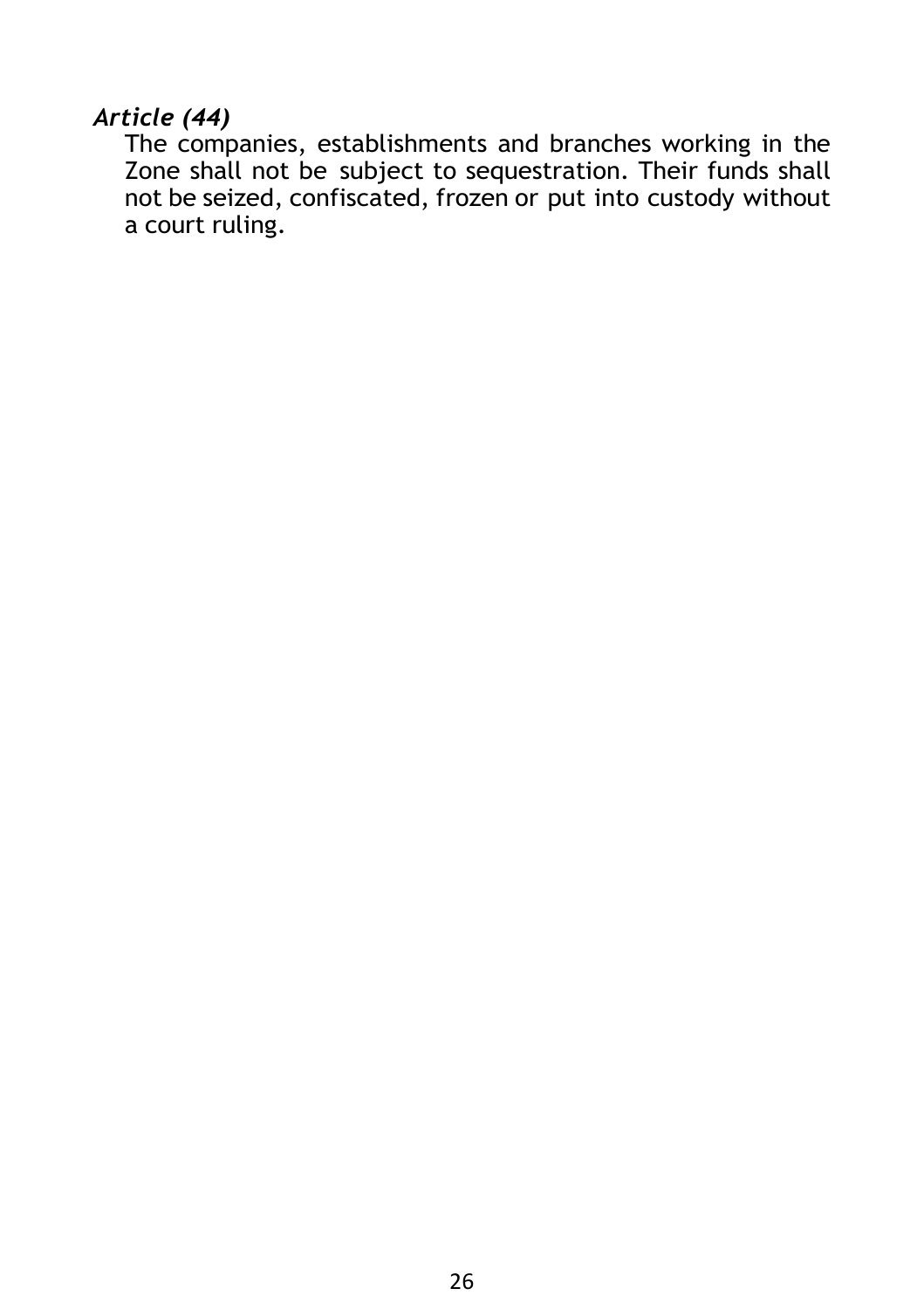## *Article (45)*

The companies, establishments and branches working in the Zone shall exclusively set their prices for their products and services.

#### *Article (46)*

Usufruct granted on real estate to companies, establishments and branches working in the Zone shall not be revoked or suspended unless there was a breach of the licensing conditions. Contesting the decisions to revoke or suspend licenses shall be pursuant to the provisions concerning contestation of the decisions of the Authority as stipulated herein.

#### *Article (47)*

The companies and establishments shall acquire lands and buildings necessary to operate and expand their business within the Zone by way of allocation by the Authority in return for an annual usufruct fee for a renewable period of fifty years.

#### *Article (48)*

The companies, establishments and branches working in the Zone may import directly or through others their needs of production supplies, material, tools, equipment, spare parts, raw material and means of transportation suitable for their activities, which are necessary for their establishment, operation or expansion, without having to be registered in the Importer's Register, and without obtaining prior authorization. These companies, establishments and branches may export directly or through intermediaries without having to obtain a license or prior permit and without being listed in the Exporter's Register.

#### *Article (49)*

Upon approval of the Prime Minister or his delegate, the founding shares and shares of the Joint Stock Companies established in the Zone may be traded upon establishment of the companies without being restricted by the par value of the shares.

*Article (50)*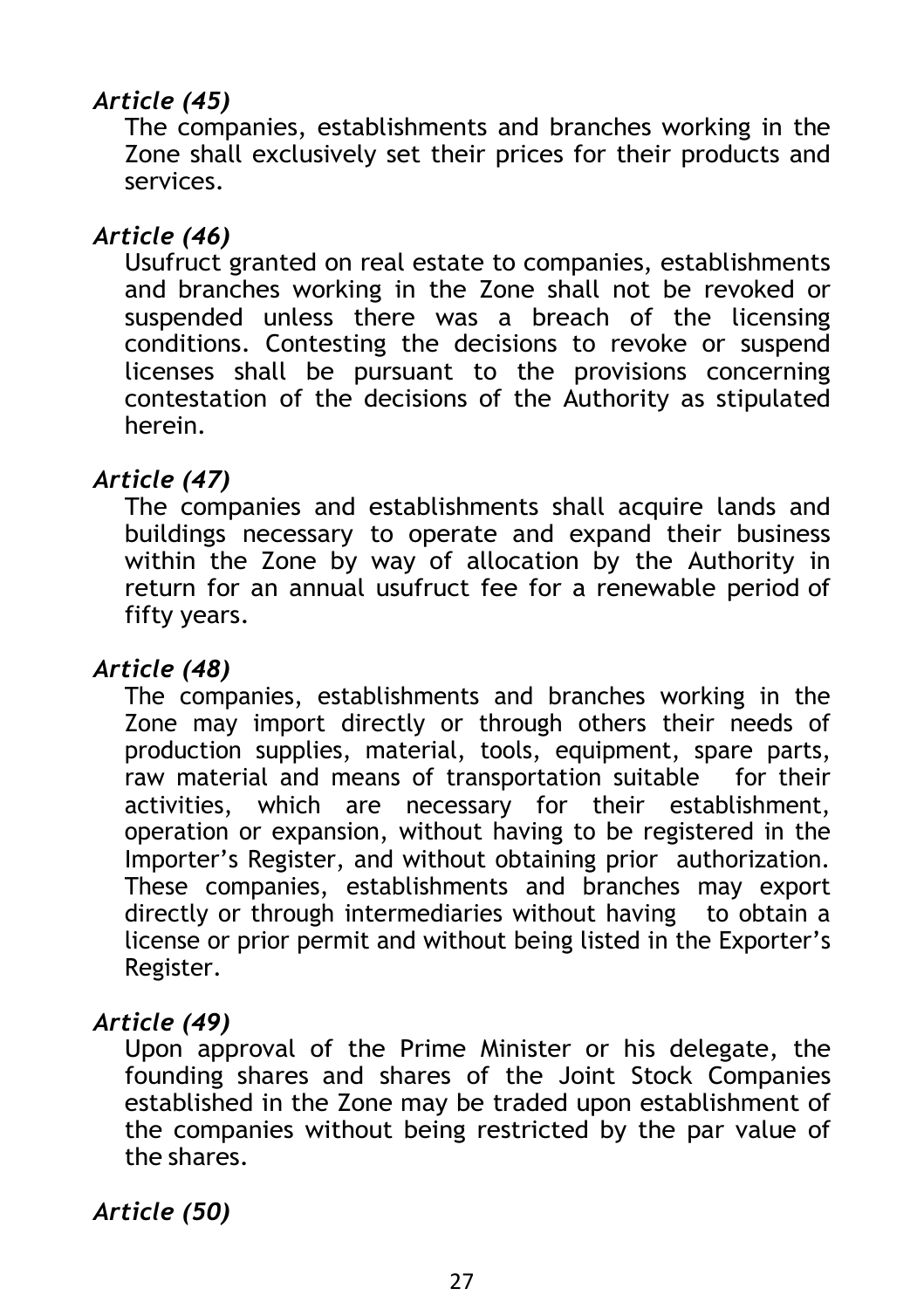The Board of Directors of the Authority shall set up a special system for employees' participation in management and profits.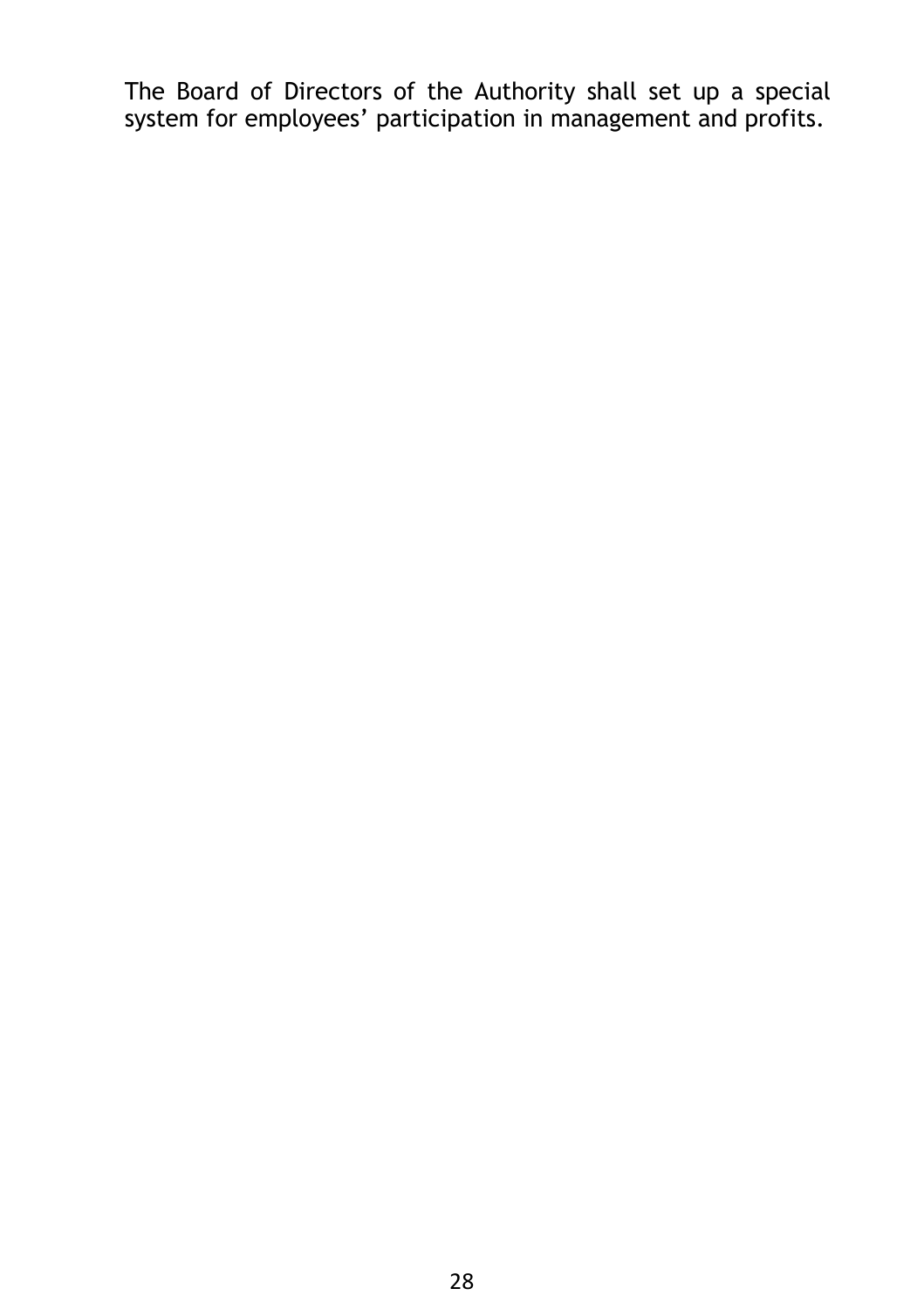## *Chapter 4 Dispute Settlement Center*

## *Article*

### *(51)*

The center shall be established in the Zone to settle the disputes referred to in Article (53) herein by way of reconciliation through one or more panels set up pursuant to Article (55) herein.

### *Article (52)*

The Center shall have the jurisdiction to settle the dispute if the parties agree to refer the matter thereto, or if the residence, work premises, head office or branch of one or all parties to the dispute is located in the Economic Zone of a special nature.

In all cases, the Authority may accept referring the matter to arbitration regardless of the nature of such dispute, in accordance with the rules and procedures stipulated in the Arbitration Law No. 27 / 1994 in relation to civil and commercial matters.

### *Article (53)*

The Center shall be competent to take all measures necessary to settle the following disputes:

- *1. Tax disputes,*
- *2. Customs disputes,*
- *3. Individual and collective disputes,*
- *4. Social insurance disputes,*
- *5. Disputes concerning the execution of contracts, if all or any of the parties thereto operates a business in the Zone,*
- *6. Disputes resulting from tortuous action in the Zone, and*
- *7. Any dispute to which the Authority or a development company is party to*

## *Article (54)*

The Minister of Justice shall issue a Decree regulating the business of the Center, the procedures for handling its competencies, the rules for assessing and meeting its expenses, the fees for its services, the rules for setting compensation of the heads and members of the reconciliation panels and the ways to execute the resolutions and decisions issued by the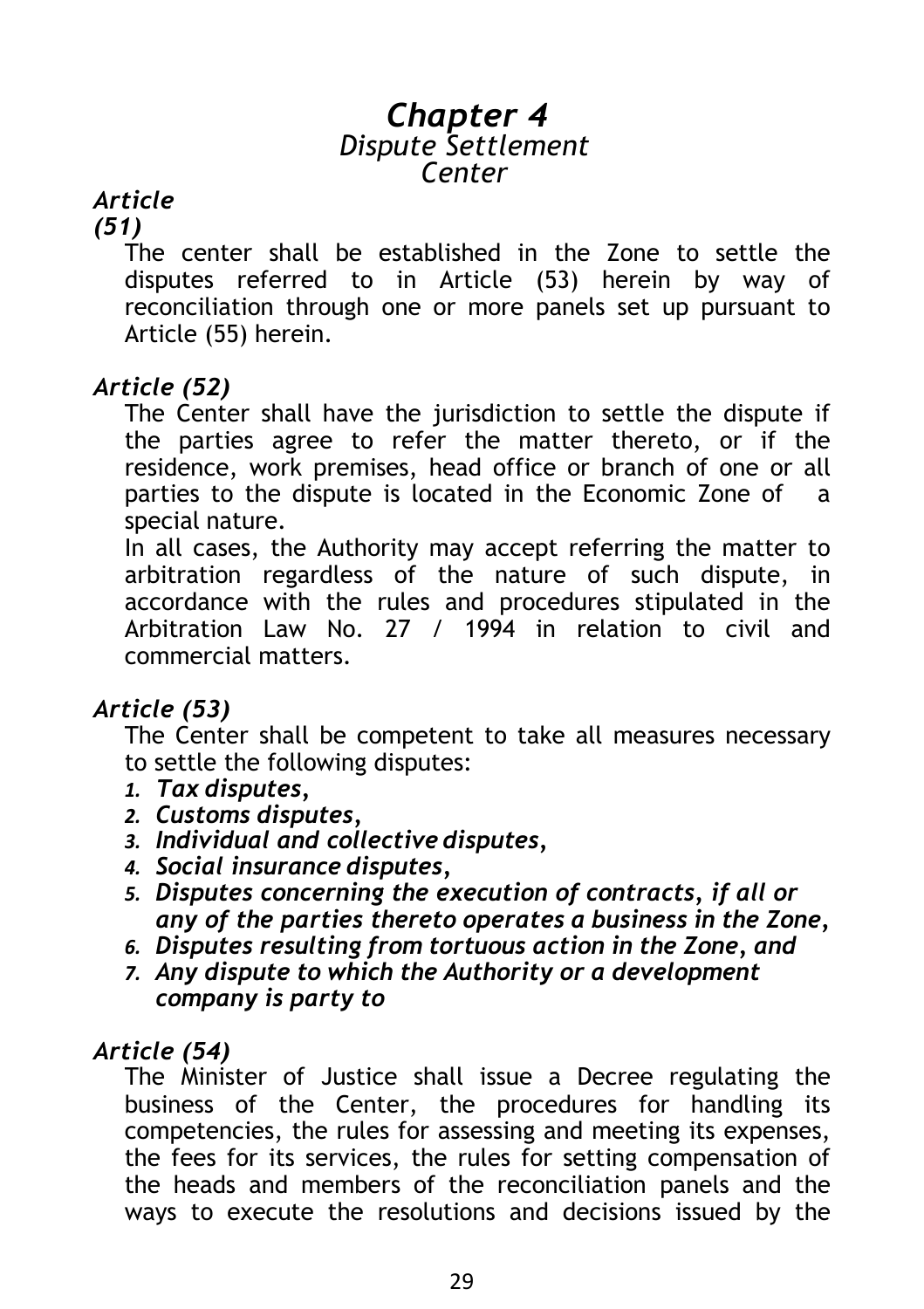center's panels.

#### *Article (55)*

The Center shall be headed by an acting or former counsel at the rank of a chief judge of a Court of Appeal or its equivalent. He shall be assisted by a sufficient number of members of the judicial institutions. The acting counsels shall be appointed pursuant to the applicable laws and regulations governing them upon the request of the Board of Directors of the Authority.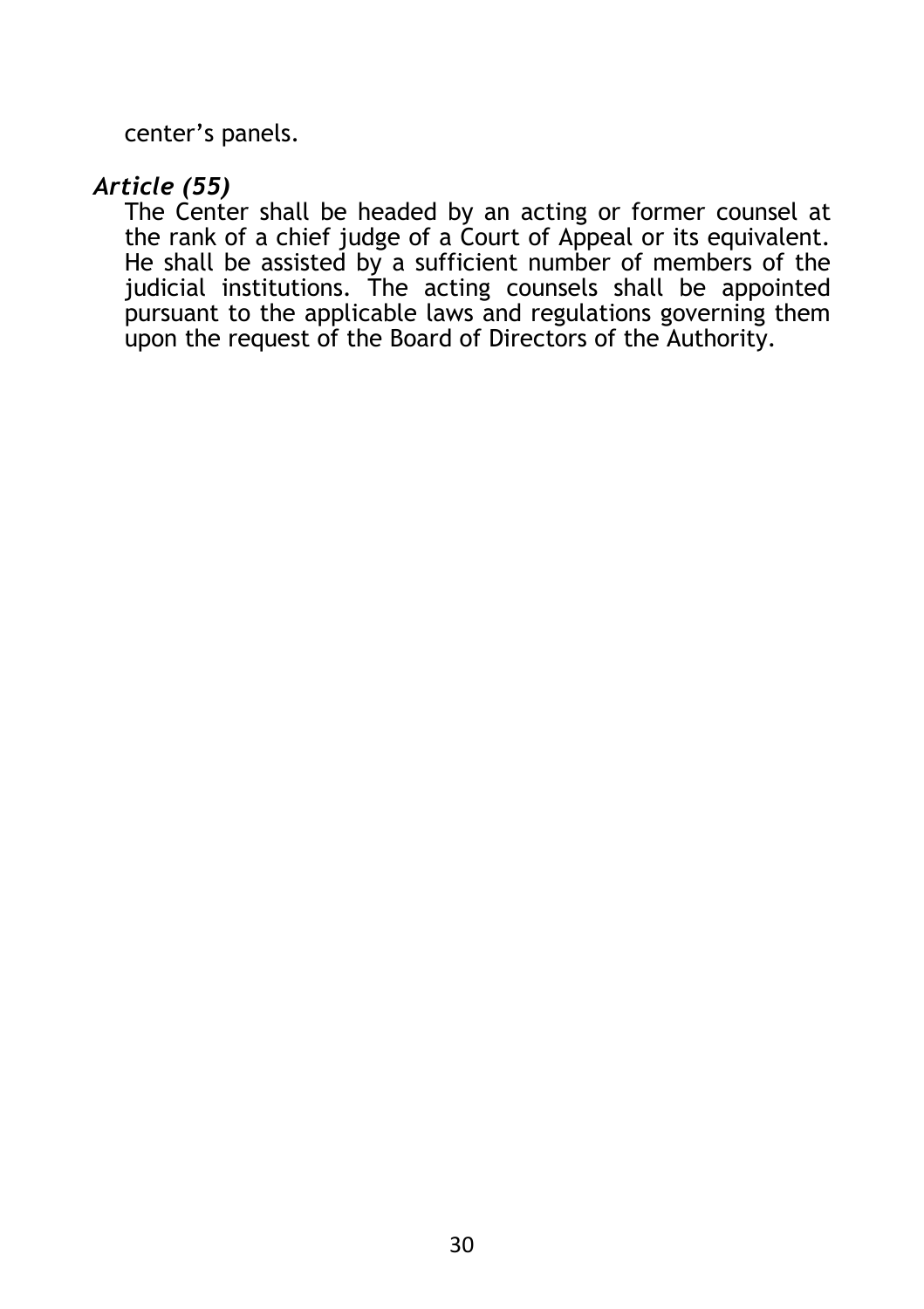The Minister of Justice shall issue a decree to appoint and determine the compensation of the head of the Center and his aides.

## *Article (56)*

The head of the Center shall take all measures and arrangements necessary to facilitate and assist the reconciliation panels in fulfilling its duties.

## *Article (57)*

If a reconciliation panel reaches a settlement for the dispute, and such settlement is acceptable to both parties, its decision shall be binding and enforceable.

## *Article (58)*

Except for those submissions laying within the jurisdiction of the Summary Courts and requests to revoke administrative decisions accompanied by submissions to suspend their enforcement, the dispute shall only be referred to court after having been submitted to a competent reconciliation panel of the center and that the panel has rendered its decision or after 60 days from the date a motion was filed to appeal the decision and the panel did not decide the appeal.

In all cases, the parties to the dispute may agree to settle those disputes stipulated in Article (53) herein through arbitration, pursuant to the rules of the United Nations Commission for International Trade Law. Arbitration may be referred to a branch of international commercial arbitration established in the Zone for such a purpose.

### *Article (59)*

The legal department established by a resolution of the Board of Directors of the Authority shall act on behalf of all the departments of the Authority in relation to legal proceeding initiated by or against the Authority, before courts of all types and levels and before any other Authority which has competent jurisdiction, and shall receive summons in relation to statements of claims, statements of appeal and judgments.

The Chairman of the authority may authorize the State Litigation Authority to handle directly any of the tasks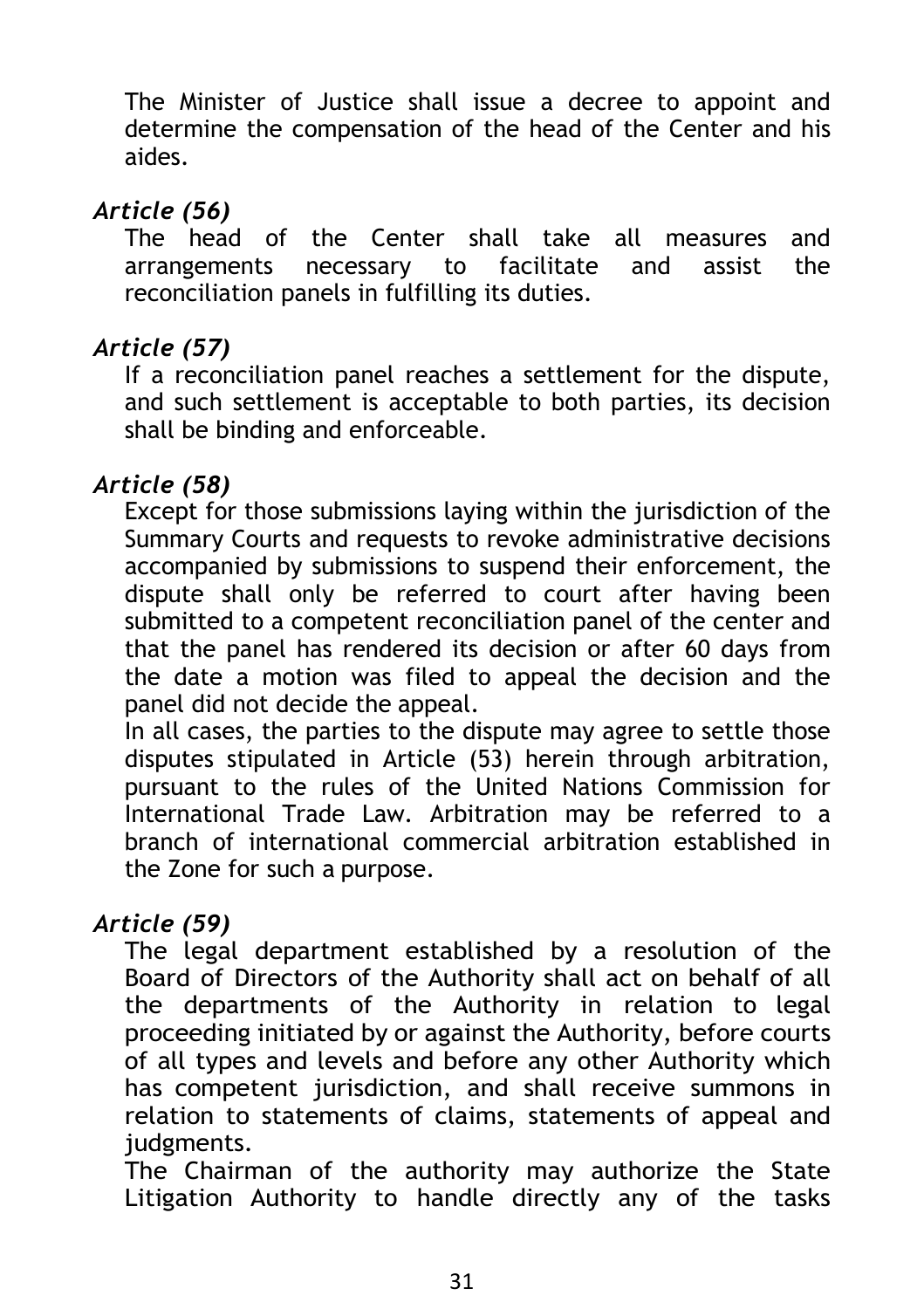stipulated in the preceding paragraph.

The Chairman of the Authority or his delegate, may contract Lawyers admitted to the Bar to handle directly any of the tasks stated above.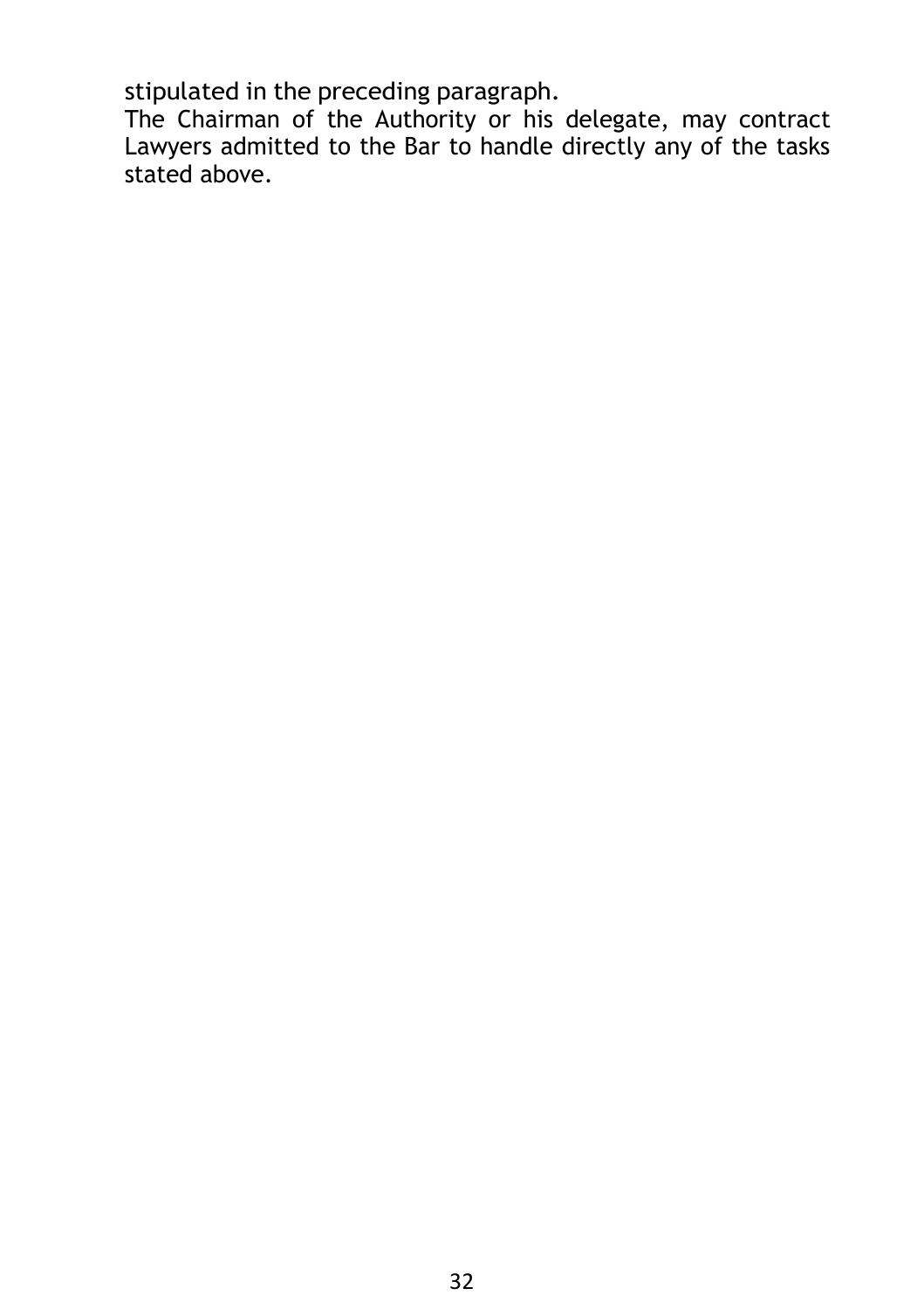## *Prime Ministerial Decree No. 1625 of 2002 Issuing*

*The Executive Regulations for the Law of Economic Zones of a Special Nature*

## *The Prime Minister after reviewing:*

- The Constitution;
- The Civil Code;
- The Commercial and Civil Proceedings Act;
- The Commerce Act;
- The Maritime Act;
- Law 129 / 1947 Concerning Obligations Of Public Utilities;
- Law 308 / 1955 Concerning Administrative Sequestration;
- Law 61 / 1958 Concerning Granting Concessions In Relation To The Investment Of Natural Resources, Public Utilities And Amendment Of Concession Terms;
- Law 89 / 1960 Concerning The Entry, Residency And Departure Of Foreigners In The Arab Republic Of Egypt;
- Customs Law 66 / 1963;
- Income Tax Law 157 / 1981;
- Sales Tax Law 11 / 1991;
- Law 12 / 1964 Concerning The Incorporation Of The Egyptian General Establishment Of Maritime Transport;
- State Council Law 47 / 1972;
- State General Budget Law 53 / 1973;
- Social Insurance Law 79 / 1975;
- Law 83 / 2002 concerning Economic Zones of a Special Nature; and after obtaining the approval of the Cabinet, it was decided.

#### *Article (1)*

The provisions of the Executive Regulations of Law No. 83 / 2002 for Economic Zones of a special nature, attached hereto, shall be enforceable.

#### *Article (2)*

This Decree shall be published in the Official Gazette and shall be enforceable as of the day following the date of its publication.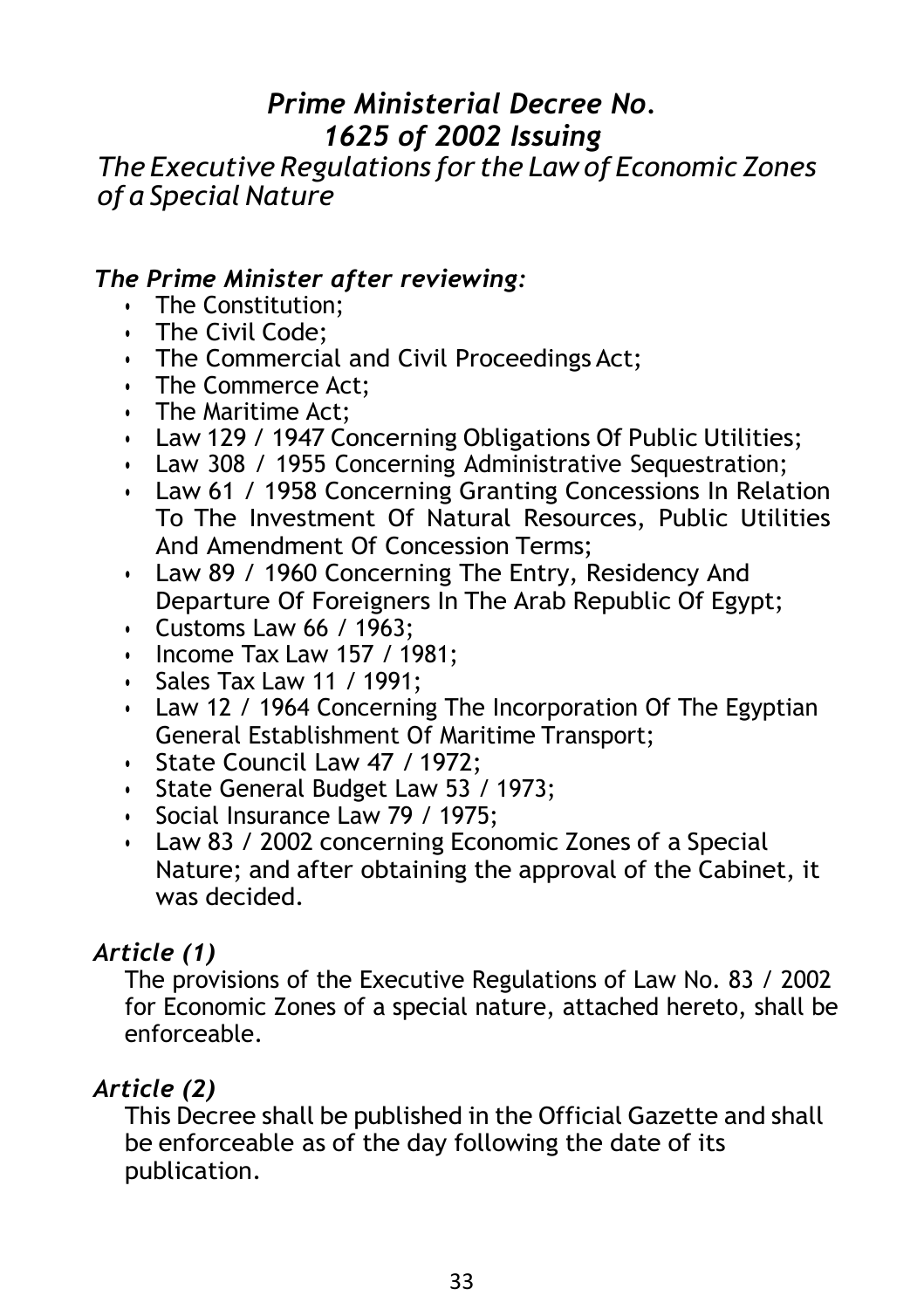Prime Minister – Dr. Ateif Mohamed Abeid *Date: September 21, 2002*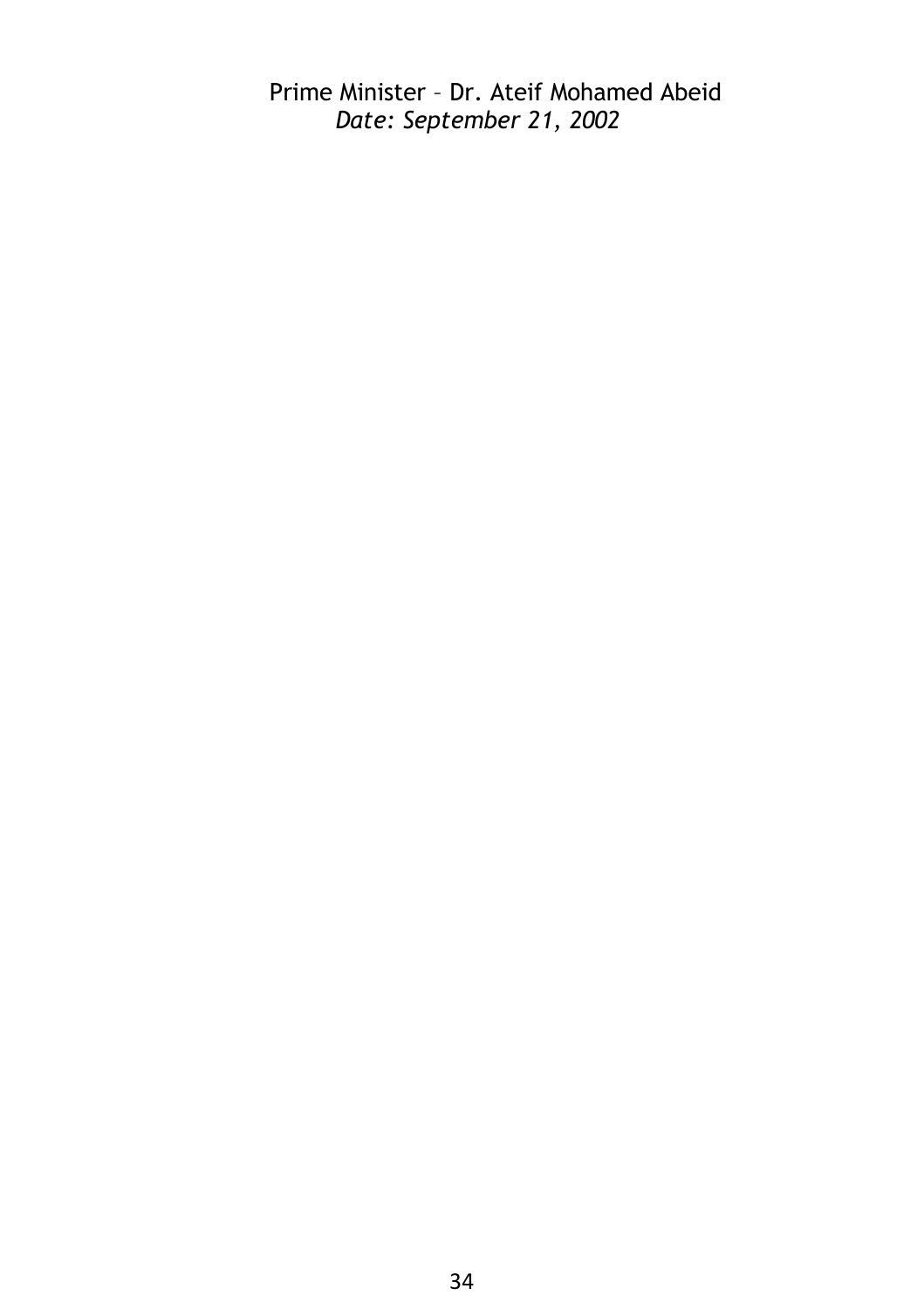## *The Executive Regulations for the Law of Economic Zones of a Special Nature*

## *Article*

#### *(1)*

The provisions of the other governing Laws and legislations shall apply with respect to matters not addressed by any provision in Law No. 83 / 2002 concerning Economic Zones of a Special Nature and its Executive Regulations.

#### *Article (2)*

The following terms reflected in the provisions of these Executive Regulations shall have the meaning set forth before each of them, in Law No. 83 / 2002 concerning economic Zones of a special nature:

1- The Zone

2- The Authority

3- The Board of Directors

4- The Main Development

Company 5- The

Development Company

6- The Center

### *Article (3)*

Without prejudice to Article (6) of the said Law of Economic Zones of a Special Nature, the other resources proposed to be added to those of the Authority shall be submitted to the Board of Directors of the Authority.

### *Article (4)*

The Board of Directors of the Authority, together with the Minister of Finance, shall determine annually the percentage to be paid to the State Treasury from the net current operations surplus, after payment of taxes.

### *Article (5)*

A Presidential Decree shall be issued appointing the Chairman of the Authority and determining his financial remuneration, based upon a proposal from the Prime Minister.

## *Article (6)*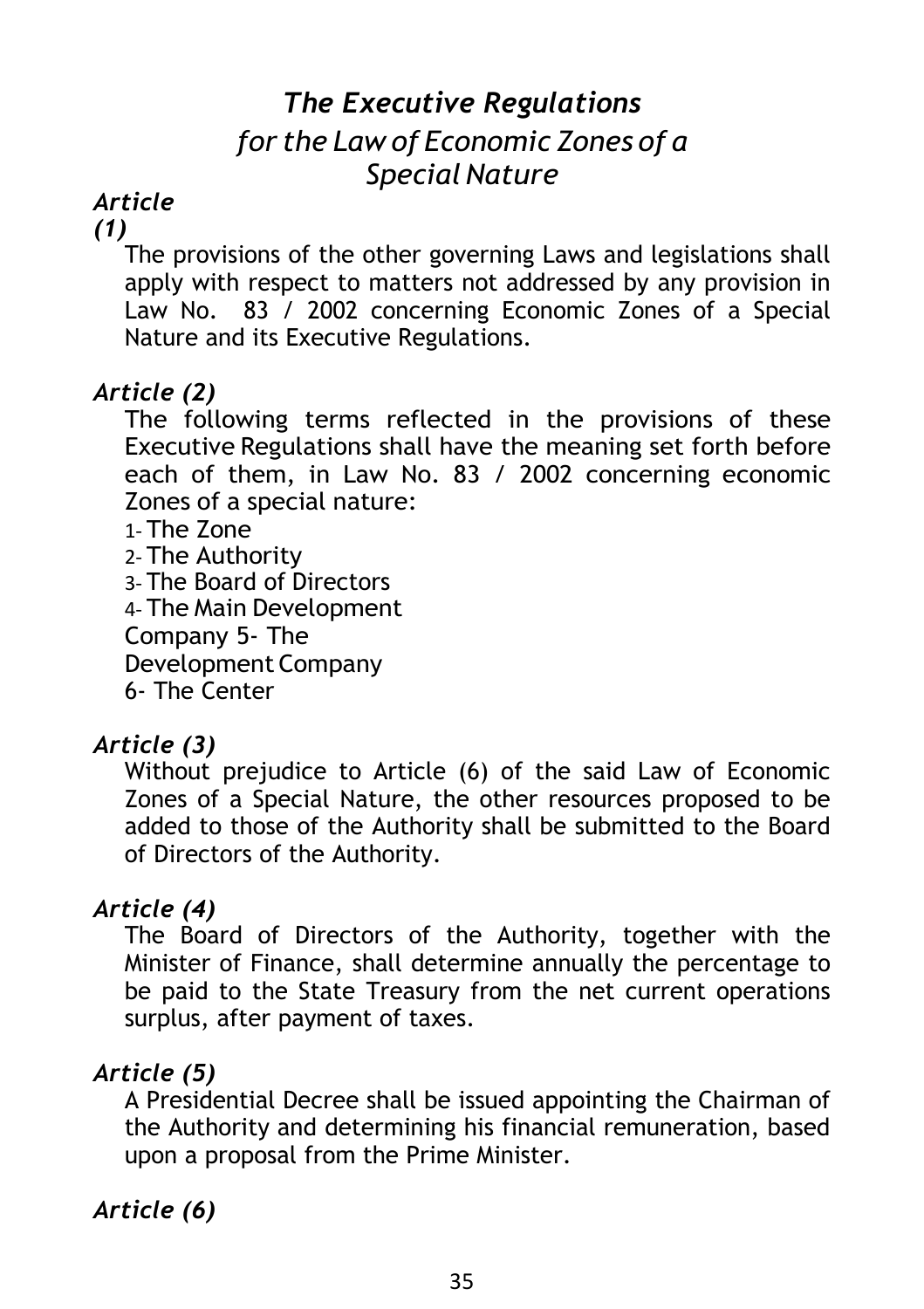The fees stipulated in the applicable Laws shall represent the maximum limit to be determined by the Board of Directors of the Authority in relation to the license fees for establishing companies, projects and businesses.

The Board of Directors of the Authority may reassess such fees by increasing or decreasing them in light of the increase or decrease stipulated in the laws setting these fees.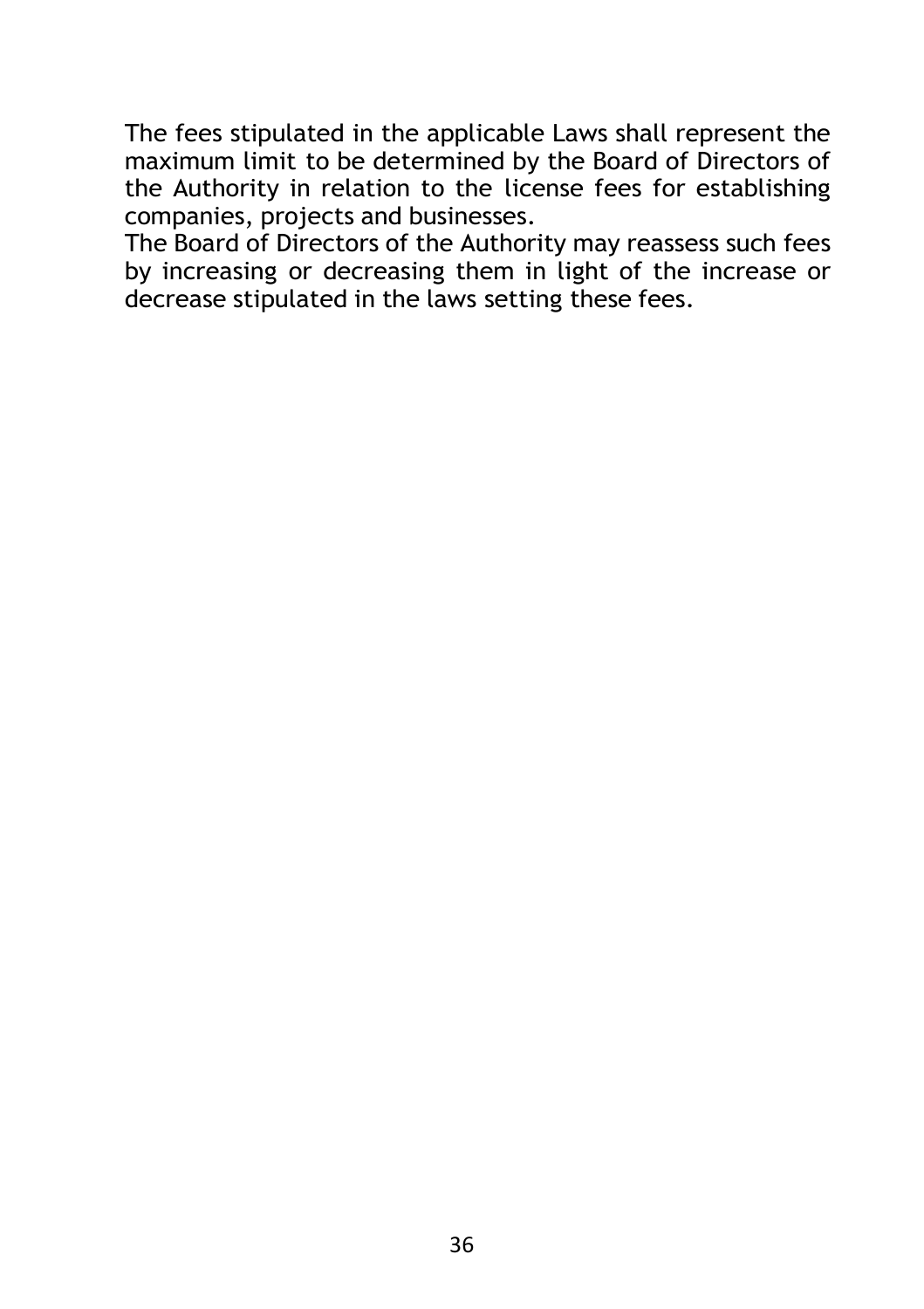## *Article (7)*

The Board of Directors of each Authority shall have the right to issue resolutions and take the required procedures to manage, develop and regulate business in the Zone, with due regard to the conditions and regulations stipulated in Article (13) of the Law No. 83 / 2002 and relevant codes of the Law.

#### *Article (8)*

The provisions of the Taxation and Customs Acts, together with the legislation and executive resolutions, shall be applied with respect to those matters not addressed by a provision in this Act.

#### *Article (9)*

No project, whatever its legal form, shall be established in the Economic Zone of a Special Nature, except after obtaining the approval of the Board of Directors of the Authority. The application for such approval shall include the following data: founders and their nationalities, the purpose, the investment costs, the legal form, the capital, the sources of financing, the requirements from inside the country or overseas, the areas required, the number, types and nationalities of the labor, the environmental effects in addition to any other data required by the Board of Directors. The Board of Directors shall stipulate the conditions for practicing professions and occupations with the Zone.

#### *Article (10)*

The projects that will be established within the economic Zone of a special nature shall have one of the following legal forms, unless the Egyptian Laws require a specific legal form:

- *- Sole proprietorship*
- *- Branches of foreign companies*
- *- A limited partnership*
- *- A general partnership*
- *- A joint stock company*
- *- A limited liability company*
- *- A partnership limited by shares*

Sole proprietorship and branches of foreign companies shall be established by registration in the Commercial Register of the Zone according to the conditions, regulations and documentation determined by the Board of Directors.

*Article (11)*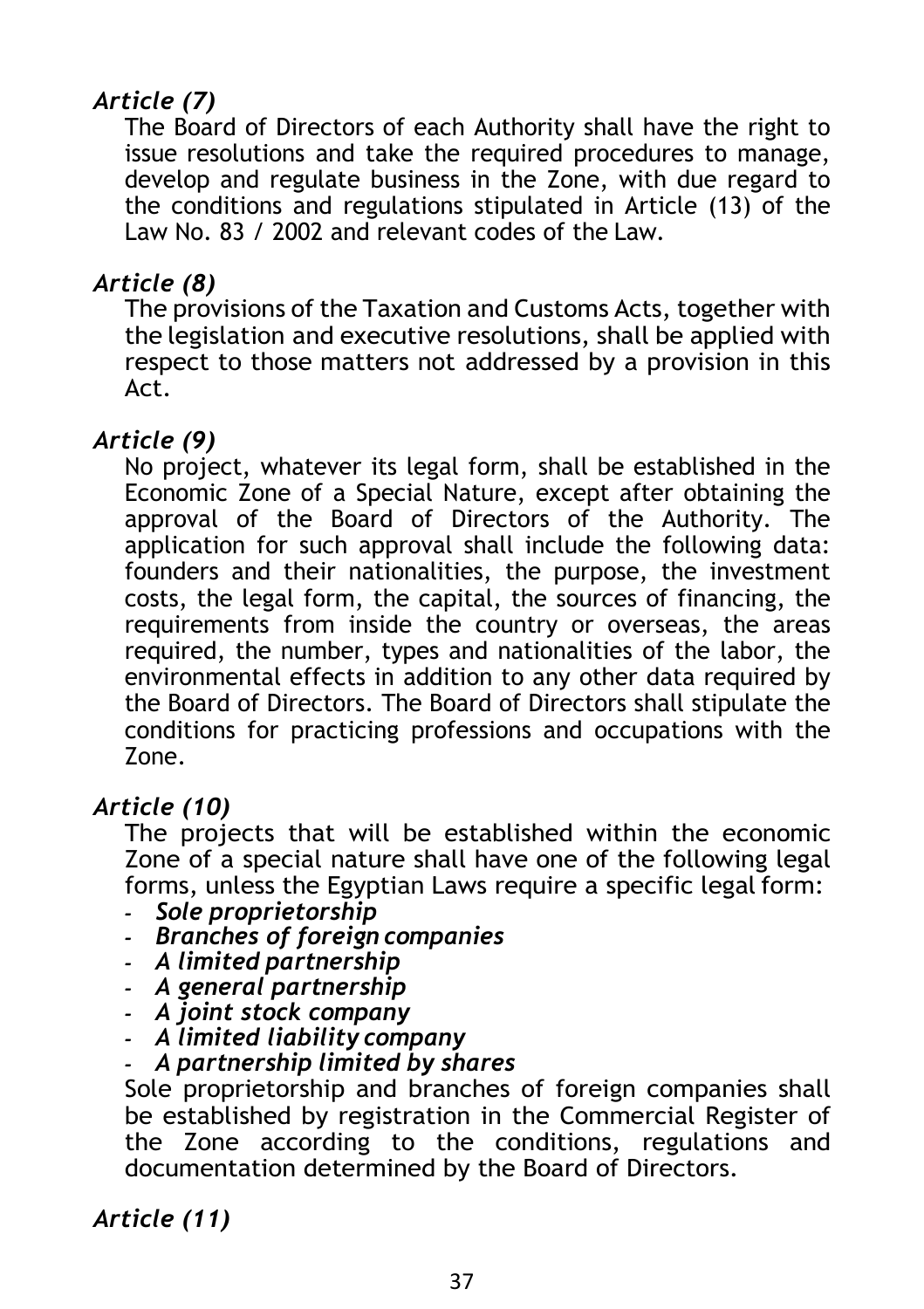The Board of Directors of the Authority shall issue standard forms, and articles of Association and statutes as guidelines for the founders. No provisions or conditions shall be included that violate the provisions of the Law or public order and they must be approved by the Authority. The Board of Directors shall specify the documentation that shall be submitted to complete the establishment procedures.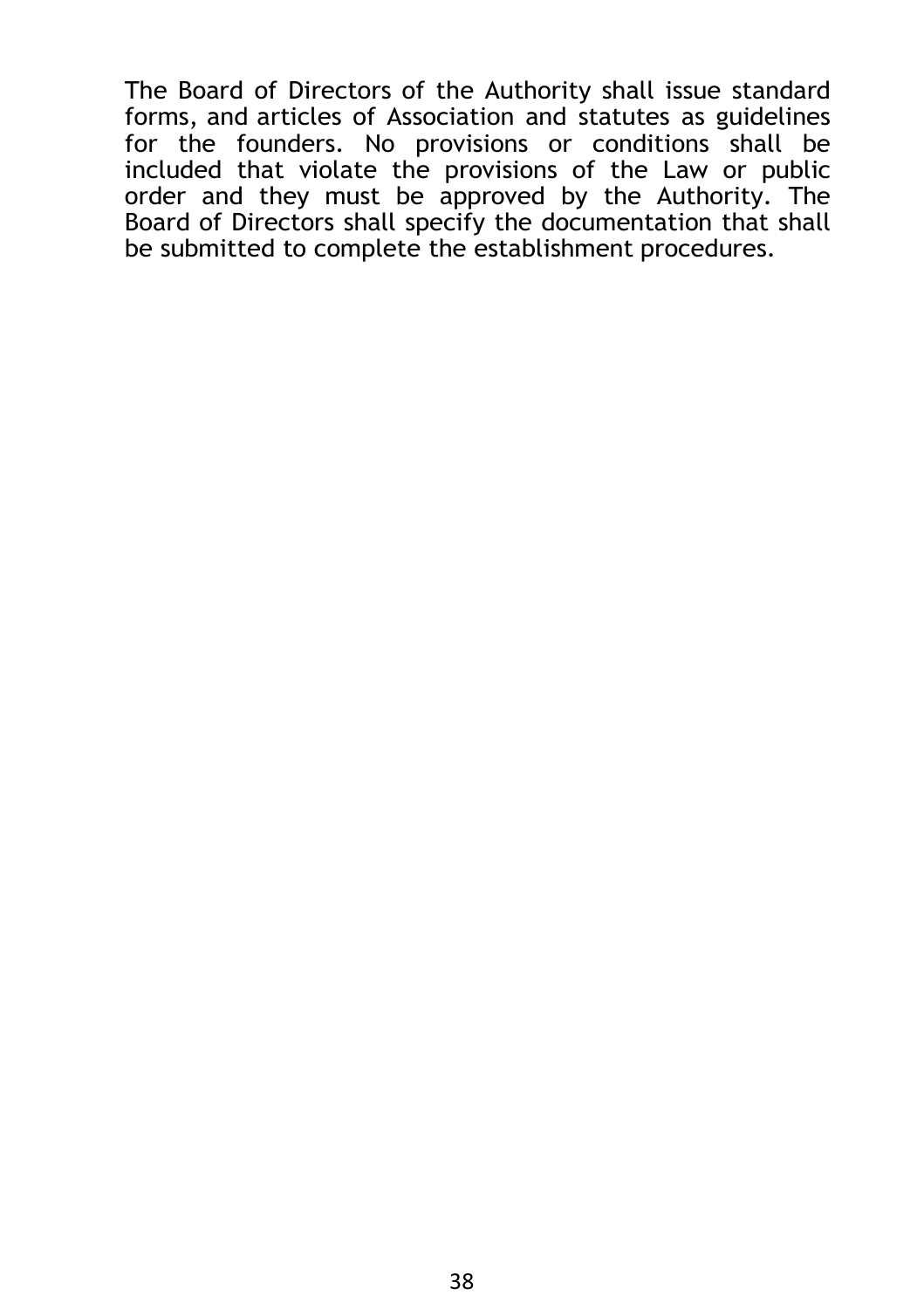## *Article (12)*

The Authority shall have the jurisdiction of the Commercial Registration Authority as stipulated in Law No. 34 / 1976 concerning the establishments, branches and companies set up within the Zone. These companies shall be registered in the Commercial Register after the Authority approves the establishment procedures and ratifies the Articles of Association and Statutes according to the procedures specified by the Board of Directors.

#### *Article (13)*

The Authority shall have the jurisdictions stipulated in the laws and regulations of the competent administrative authority concerning the approvals and licenses for the businesses in the Zone, as determined by the Board of Directors. The Authority shall monitor the practices of the businesses established in the Zone, except for those businesses that are monitored by certain ministries and administrative authorities, the Central Bank or the Insurance Supervisory Authority as stipulated in the Act.

#### *Article (14)*

The Authority shall have the jurisdictions stipulated in Law No. 159 / 1981 and its Executive Regulations concerning corporate companies in the Zone, whether at the time of incorporation – provided prior approval is requested – or throughout the duration of the company, upon its termination, merger or otherwise.

The Chairman of the Authority shall have the powers of the competent minister. The Board of Directors of the Authority shall set the inspection rules and measures to be imposed on the companies in accordance with the circumstances of the Zone.

### *Article (15)*

The Main Development Company referred to in Article (16) of the Law shall have the legal form of a joint stock company, and shall be established according to the procedures stipulated herein.

#### *Article (16)*

A special system shall be set for customs management by the Board of Directors of the Authority, following the approval by the Minister of Finance which shall take into consideration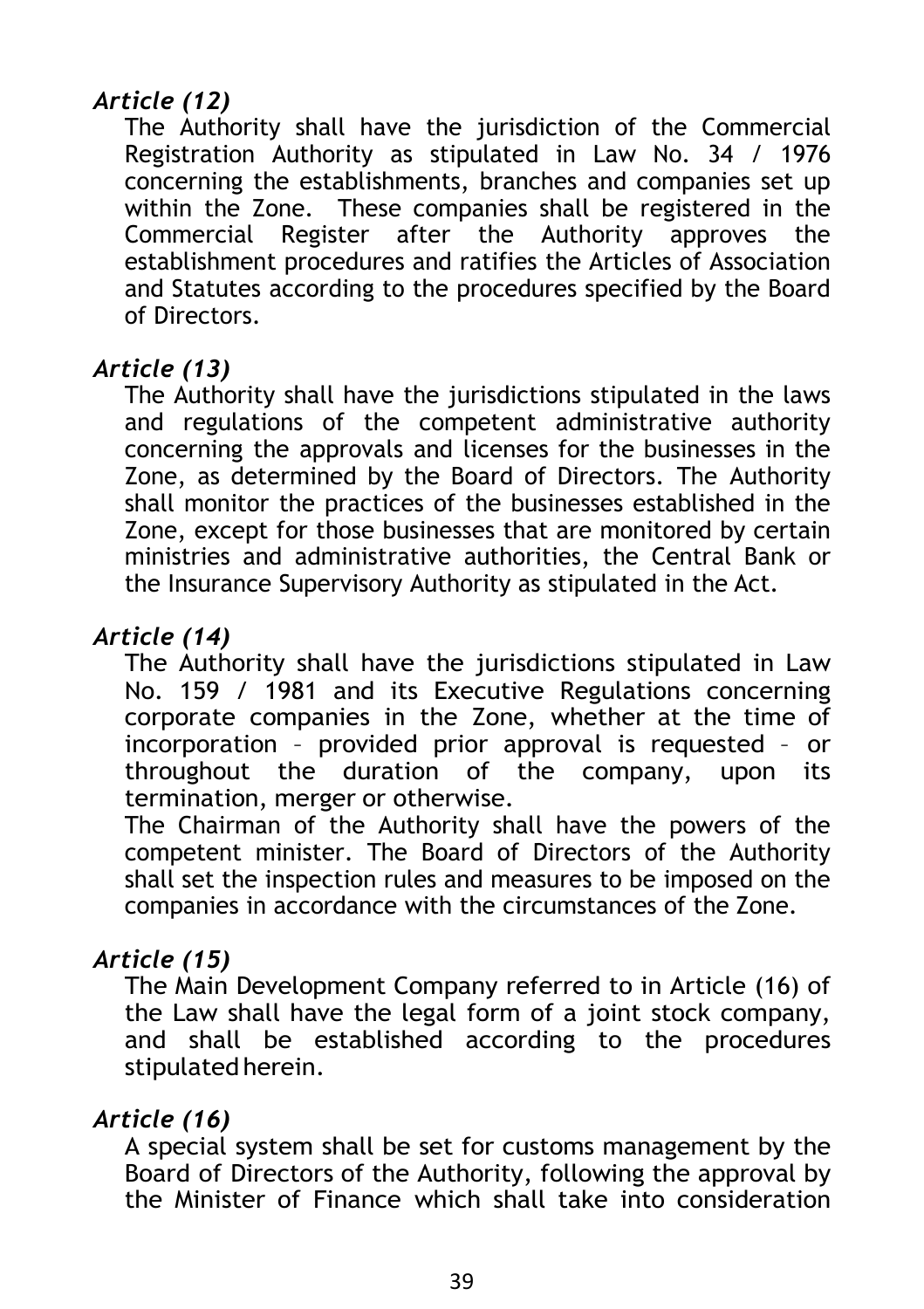those procedures and bases stipulated in Article (21) of the Law concerning Economic Zones of a Special Nature.

#### *Article (17)*

The Minister of Finance shall issue a resolution, specifying the custom bonded area for the Zone, which shall practice its powers according to its special system, together with the rules and regulations issued by virtue of a resolution from the Chairman of the Authority, following approval of the Minister of Finance.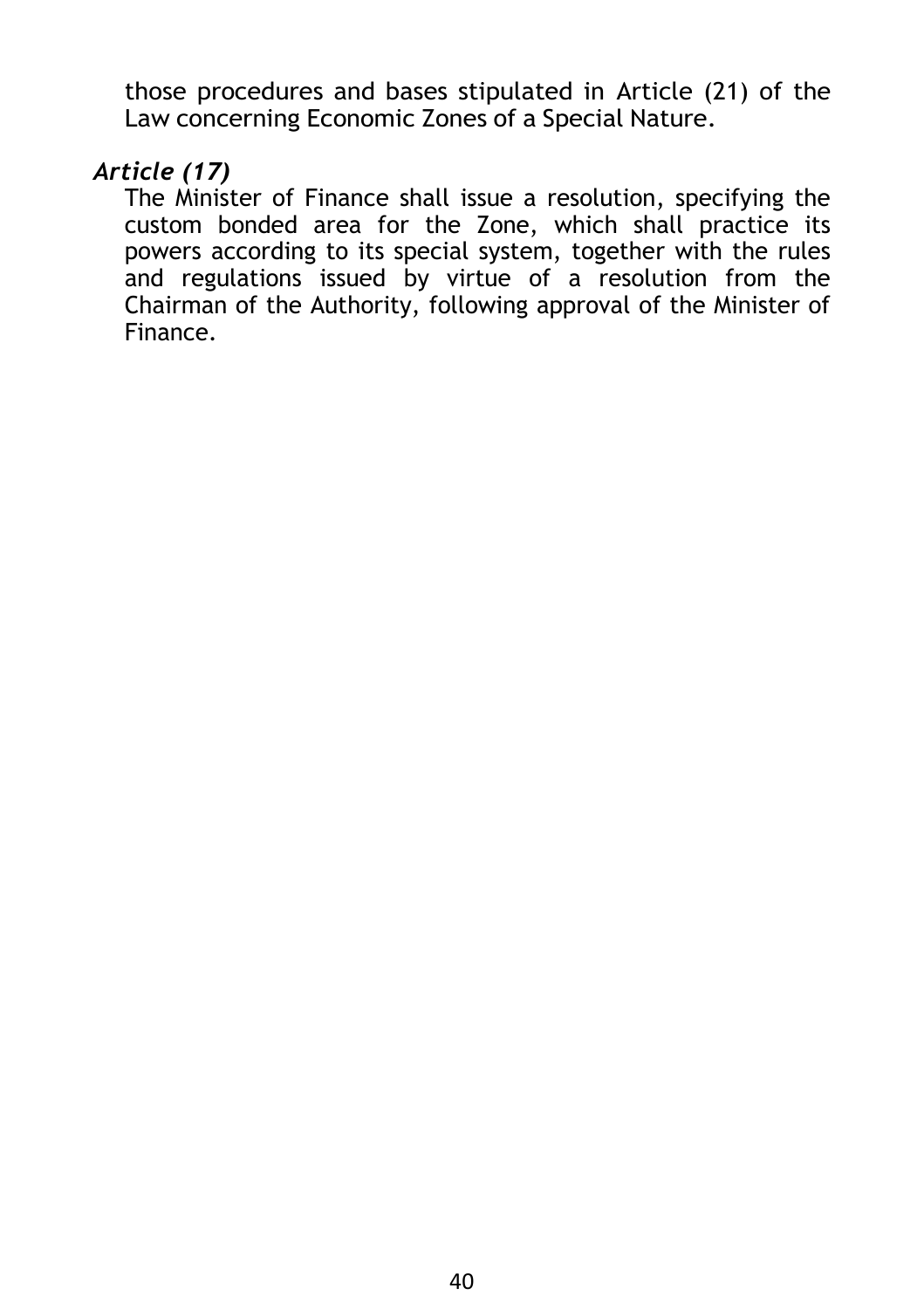## *Article (18)*

The Board of Directors of the Authority shall issue a special system for tax management following approval of the Minister of Finance, which shall take into consideration the conditions and circumstances stipulated in Article (25) of the Act.

#### *Article (19)*

A higher committee shall supervise the implementation of the tax system in the Zone. Upon the approval of the Minister of Finance, the Chairman of the Authority shall issue a decision setting up such committee, and determining its work rules and procedures.

#### *Article (20)*

Import from the Economic Zones of a Special Nature into the country shall be according to general rules for importing from abroad. Custom duties imposed on the goods imported from the Zones to the local market shall be paid as if such goods were imported from abroad. The products imported from the projects of the Zones containing local and foreign components shall be subject to the same custom duties to be imposed upon the foreign components at the prevailing rate at the time of the exiting the Zones and entering the country, on condition that the custom duty imposed on the foreign components does not exceed the custom duty imposed on the final imported product.

Foreign components shall include foreign, imported parts and materials as per their condition upon being admitted into the Economic Zone of a Special Nature, without calculating the operational costs in that Zone. The Economic Zone of a Special Nature shall be the country of origin in relation to products manufactured within it concerning freight account.

#### *Article (21)*

Without prejudice to the Law of Economic Zone of a Special Nature and its customs system, the custom duties, sales tax and all other types of taxes and fees imposed upon goods imported from the Economic Zone of a Special Nature shall be paid as if such goods were imported from abroad.

Custom duties, sales tax and all other taxes and dues imposed on the products of the projects operating in these Zones,<br>which contain toreign components which contain foreign components andotherlocalcomponentswhenreleasedintothecountryshallbech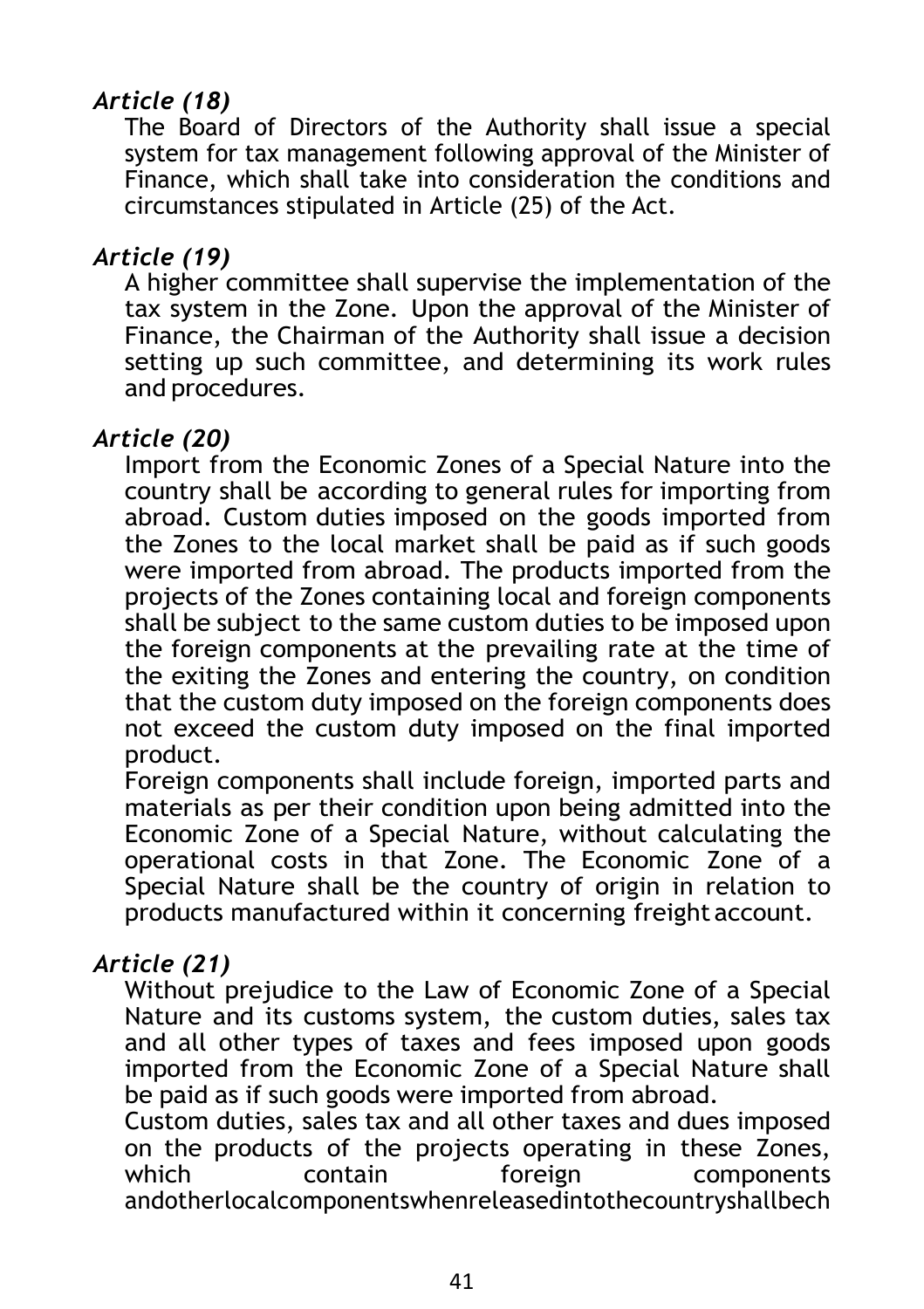argeable on the value of the foreign components, on the date of recording the custom declaration at the applicable rates on the date of payment.

#### *Article (22)*

Pursuant to the procedures and rules stipulated in the Internal Regulations for the Labor System in the Zone and upon the request of the concerned parties, the Board of Directors of the Authority shall authorize the following: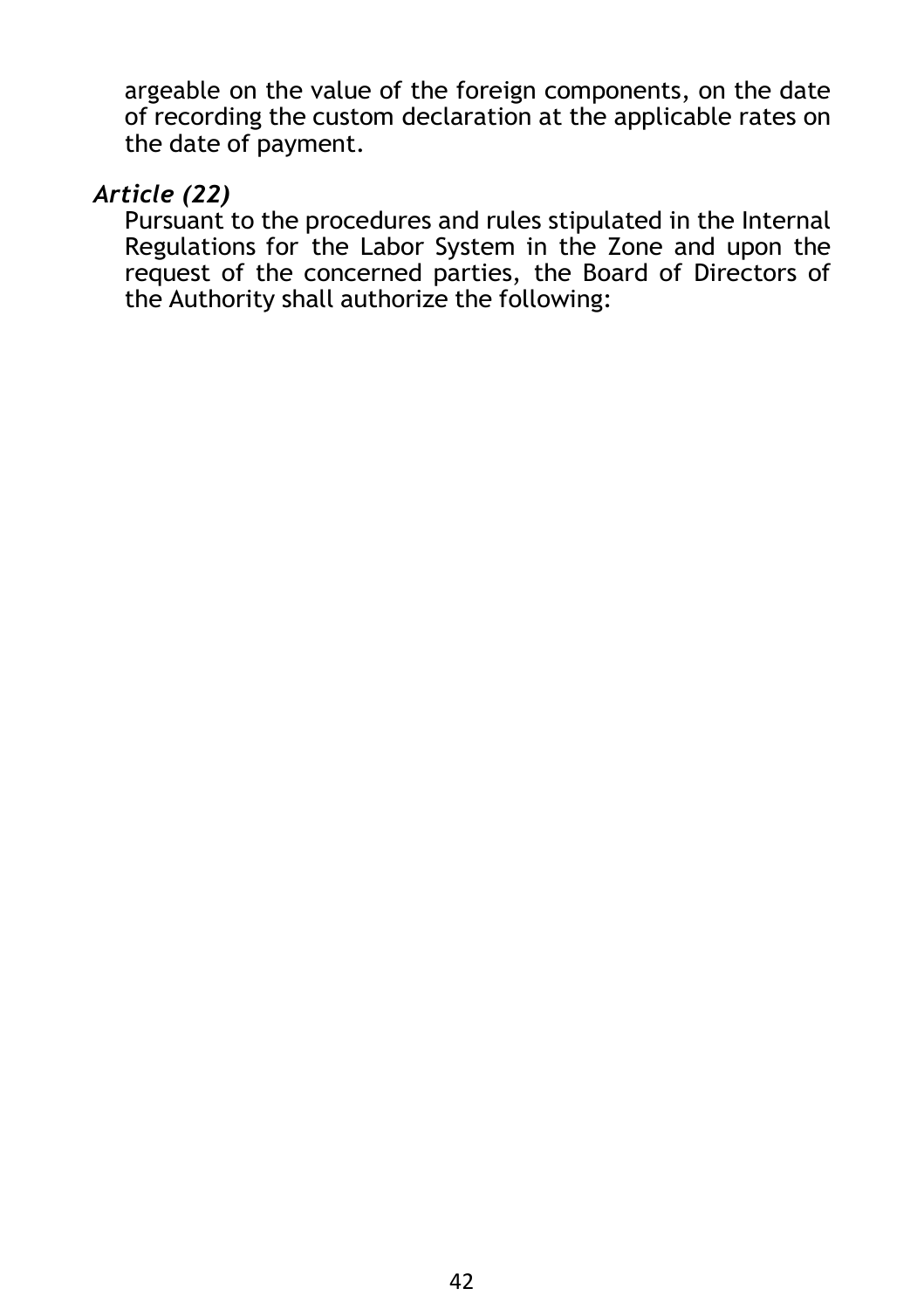- 1. Removal of waste resulting from project activity, ordinary packages and empty packaging materials into the country, after payment of custom dues, tax and sales tax.
- 2. Permitting products unsuitable for export (average) resulting from industrial processes, inside the country after payment of customs dues, tax and sales tax.

#### *Article (23)*

The items referred to in the previous Article shall be disposed of should such items endanger public health, security and order according to what has been approved by the competent public Authority by virtue of a decree from the Chairman of the Board of Directors of the Authority, if the concerned party does not comply with the written order to remove said items during the notice period stipulated therein.

#### *Article (24)*

Goods and commodities exported from the country to the projects of the Economic Zone of a Special Nature shall be treated in the same manner as the goods and commodities exported abroad. In all events, all the applicable export and monetary procedures concerning such exports must be completed on the date of submitting the customs declaration.

#### *Article (25)*

The projects operating in the Economic Zone of a Special Nature shall submit an insurance policy in favor of the Customs Authority covering the customs duties, tax and sales tax due on the goods when transferred from the customs bonded areas to the Economic Zone of a Special Nature or vice versa, or between such Zones, provided that said insurance shall cover the risks of theft, damage and loss.

#### *Article (26)*

The inbound shipments consigned to Economic Zones of a Special Nature through their main ports shall be subject to those procedures issued by a resolution from the Board of Directors of the Authority. However, the inbound cargo coming through other ports shall be transported according to the provisions of the transit system, within the scope of the special customs system of the Zone.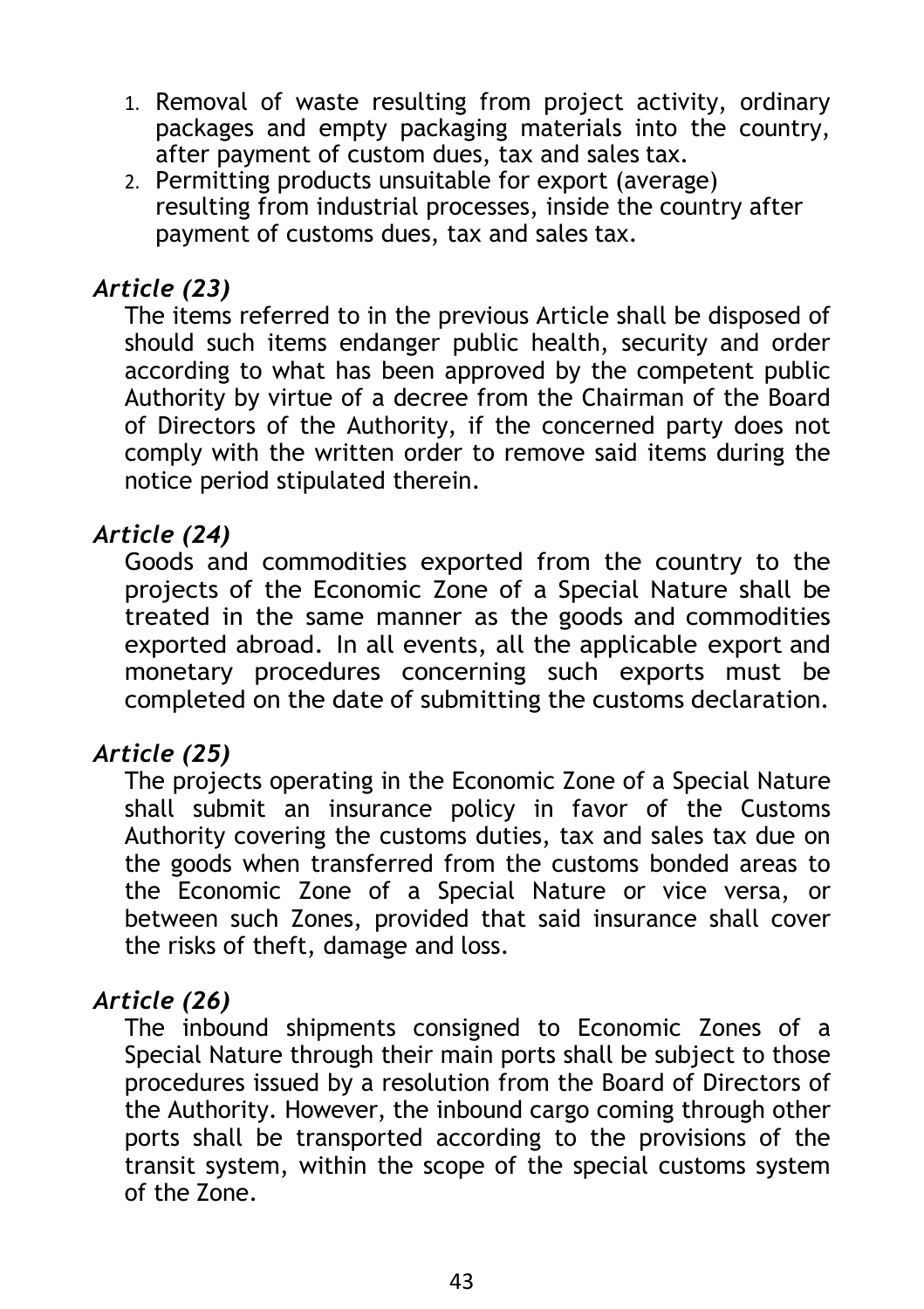## *Article (27)*

Shipments exported abroad from the projects licensed to operate in the Economic Zones of a Special Nature shall not be subject to any procedures other than those stipulated in the Law concerning Economic Zone of a Special Nature.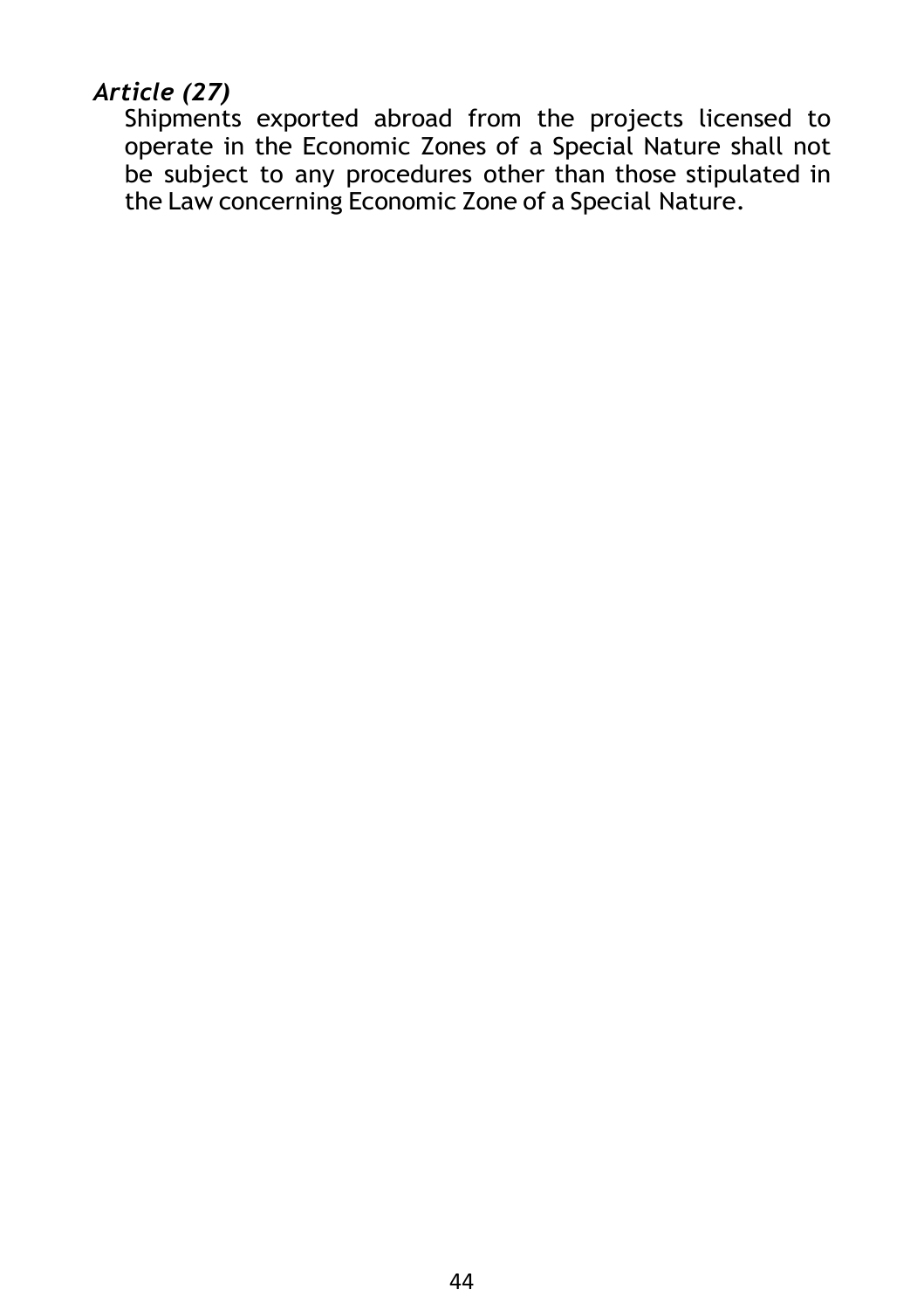## *Article (28)*

With due regard to the provisions of Article (21) hereof and upon the request of the concerned parties, the Chairman of the Board of Directors of the Authority shall permit, without being restricted by the applicable import procedures within the country, temporary admission of the goods, materials, parts, local and foreign raw materials – of the projects licensed to operate within the Zone – to the Zone from within the country for repair or to undergo industrial processing and exit and return to the country.

The Board of Directors of the Authority shall put in place the rules and measures for readmitting goods, tools and raw materials that have undergone industrial processes to the country.

#### *Article (29)*

The temporary admission application referred to in the previous Article shall be submitted to the Chairman of the Authority by the concerned parties on the form approved by the Chairman, in one original and two copies. A declaration must be attached to the said application, including a description of:

The commodities, quantities and the processes that such commodities shall undergo, whether repair or industrial processes, together with the estimated value thereof and the types of such commodities, goods, raw materials or materials and the parts to be processed in the Zone, in addition to the anticipated percentage of loss and waste if here are foreign components entering the industrial processes, as well as the due date for completing repair or industrial processes and the anticipated date of withdrawal of those items after being completed. The management of the Economic Zone of a Special Nature shall approve the original of such declaration and keep a copy of it. An undertaking issued by the project shall be attached to the said declaration, confirming that the product shall be returned from the Economic Zone of a Special Nature back to the country after being repaired, processed or fulfillment of customs procedures if the project chooses to keep the product in the Zone.

*Article (30)*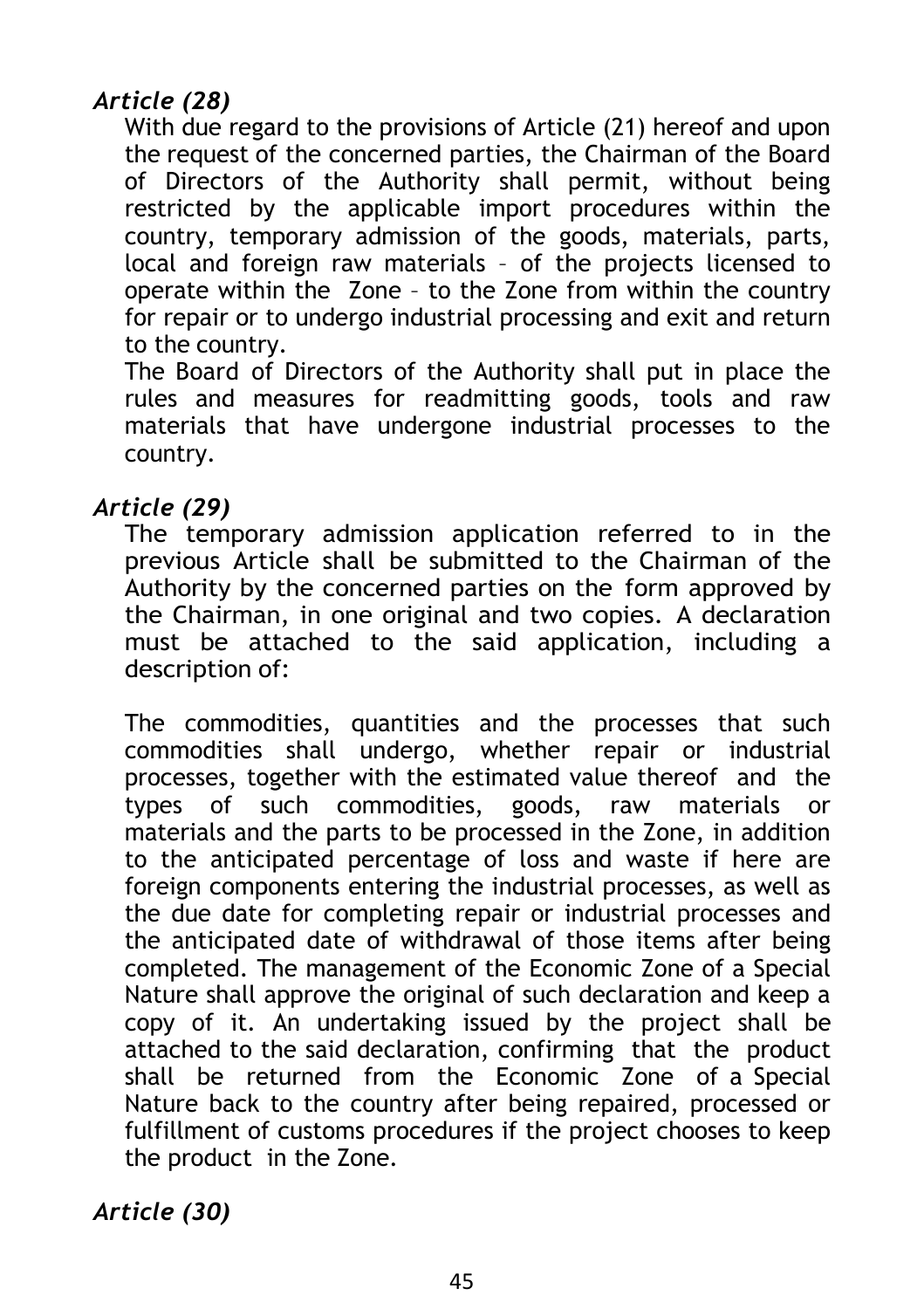The application concerning the exit of the items referred to in the previous article from the Zone and returning them to the country shall be submitted to the Chairman of the Authority by the concerned parties, in the form approved by the Chairman, in one original and two copies after finalizing the procedures of repair or industrial processing for which such items were entered into the Zone. The application shall indicate: the repair and industrial processing that took place on the said items, the period during which they were made, the final value thereof and an inventory of the products after being processed, together with the value of the foreign components used in repair or industrial processing.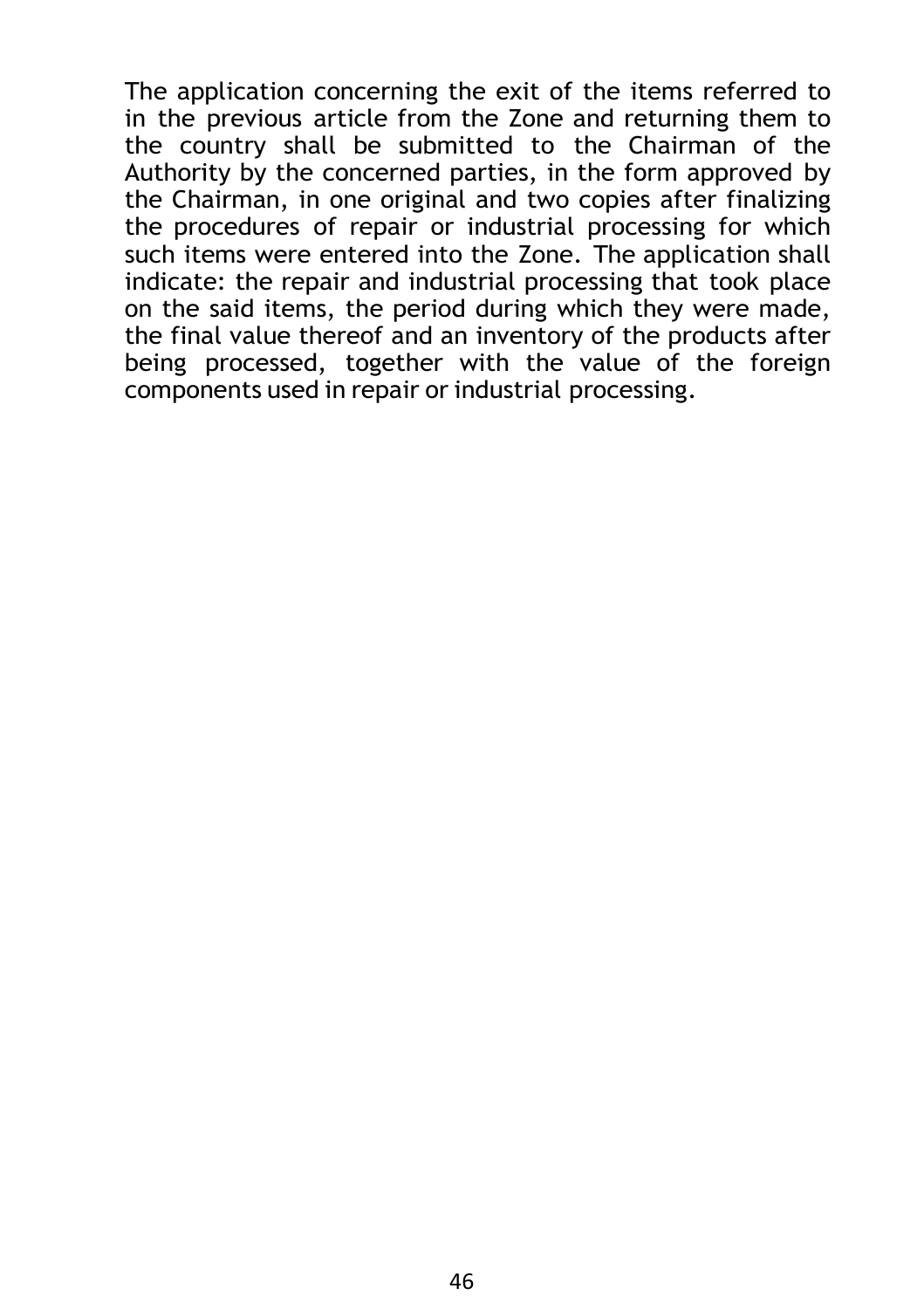A copy of the import declaration of the shipment shall be attached to the application at the time of entering the Zone, together with a declaration from the project that such items are the same as those subjects of the permission to enter the Zone, as well as an invoice covering the value of repair or industrial processing. The management of the Zone shall approve the original declaration and its attachments, and keep a copy of it.

#### *Article (31)*

A joint committee composed of members of the Customs Authority and the management of the Zone shall inspect those items referred to in the previous Article, in the presence of a representative from the project, to ensure the validity and conformity of the data in light of the submitted documents, upon which a release for such items will be issued. The project shall submit the original of such release, approved by the competent customs department, to take the required customs procedures and the project shall keep a copy of it for submission to be attached to the documentation, when those items are returned. The shipment shall be delivered to the authorized representative of the project and shall remain in his custody and under his responsibility until it is returned back into the country.

#### *Article (32)*

If a request is submitted to remove waste, ordinary packages and empty container, as well as defective products unsuitable for export left over from industrial processing in the Zones to be transferred into the country, then the project shall provide the competent Customs Authority with a declaration about such goods, approved by the management of the Zone, in order to take inspection, conformity and customs procedures and collect taxes, customs duties, sales tax and allow their exit.

#### *Article (33)*

The establishments within the Zone shall comply with all rules and mandates related to environmental protection, as well as the laws and regulations governing them, according to the stipulations of the Egyptian Environmental Affairs Agency and in compliance with the procedures stipulated by the